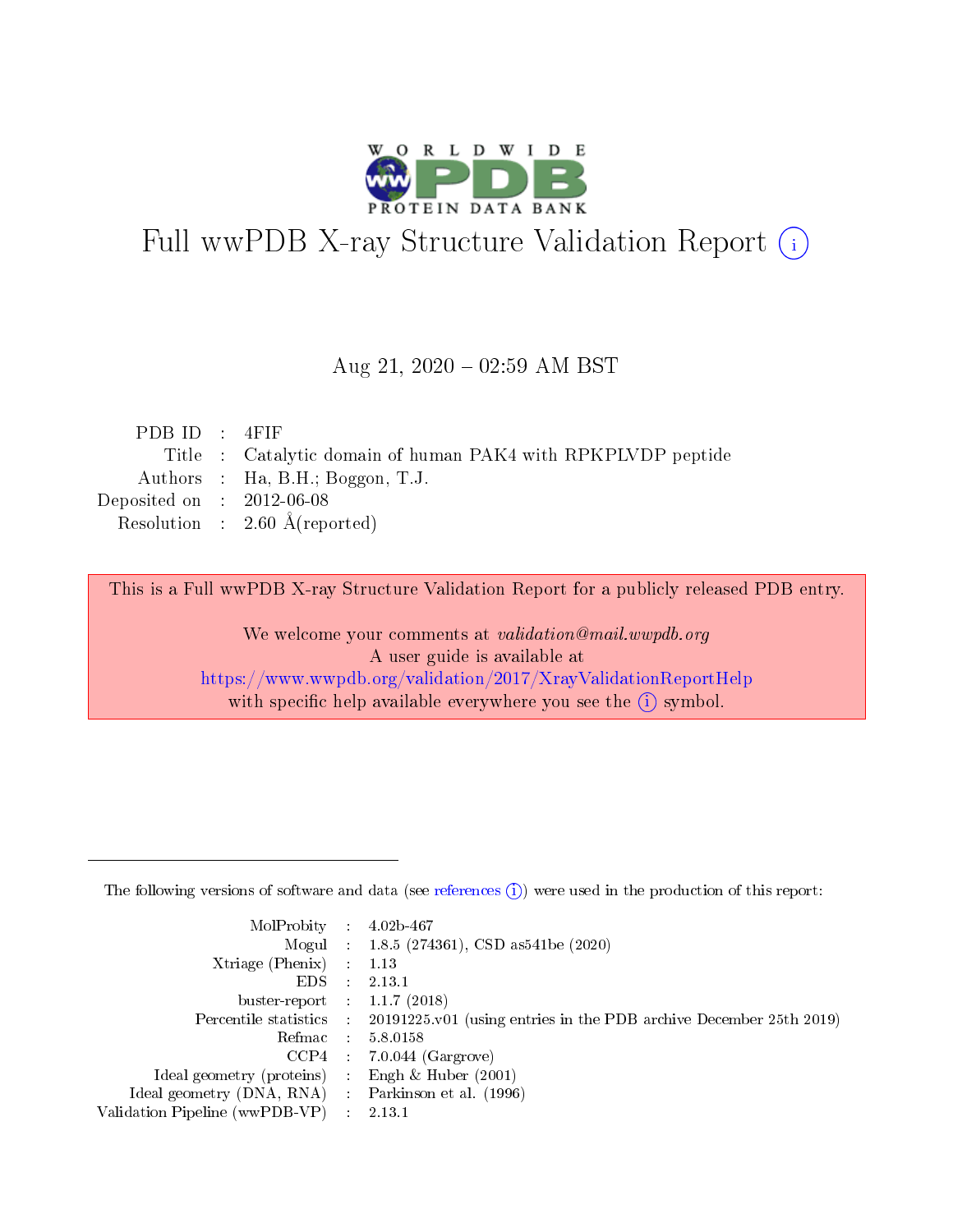## 1 [O](https://www.wwpdb.org/validation/2017/XrayValidationReportHelp#overall_quality)verall quality at a glance  $(i)$

The following experimental techniques were used to determine the structure: X-RAY DIFFRACTION

The reported resolution of this entry is 2.60 Å.

Percentile scores (ranging between 0-100) for global validation metrics of the entry are shown in the following graphic. The table shows the number of entries on which the scores are based.



| Metric                | Whole archive<br>$(\#\mathrm{Entries})$ | Similar resolution<br>$(\#\text{Entries}, \text{resolution range}(\text{\AA}))$ |
|-----------------------|-----------------------------------------|---------------------------------------------------------------------------------|
| $R_{free}$            | 130704                                  | $3163(2.60-2.60)$                                                               |
| Clashscore            | 141614                                  | $3518(2.60-2.60)$                                                               |
| Ramachandran outliers | 138981                                  | $3455(2.60-2.60)$                                                               |
| Sidechain outliers    | 138945                                  | $3455(2.60-2.60)$                                                               |
| RSRZ outliers         | 127900                                  | $3104(2.60-2.60)$                                                               |

The table below summarises the geometric issues observed across the polymeric chains and their fit to the electron density. The red, orange, yellow and green segments on the lower bar indicate the fraction of residues that contain outliers for  $>=3, 2, 1$  and 0 types of geometric quality criteria respectively. A grey segment represents the fraction of residues that are not modelled. The numeric value for each fraction is indicated below the corresponding segment, with a dot representing fractions  $\epsilon=5\%$  The upper red bar (where present) indicates the fraction of residues that have poor fit to the electron density. The numeric value is given above the bar.

| Mol |   | $\boxed{\text{Chain}}$ Length | Quality of chain |    |     |
|-----|---|-------------------------------|------------------|----|-----|
|     | А | 346                           | 2%<br>78%        | 7% | 15% |
|     | В | 346                           | 3%<br>78%        | 6% | 15% |
| ച   |   | 8                             | 13%<br>88%       |    | 13% |
| ച   |   | 8                             | 88%              |    | 13% |

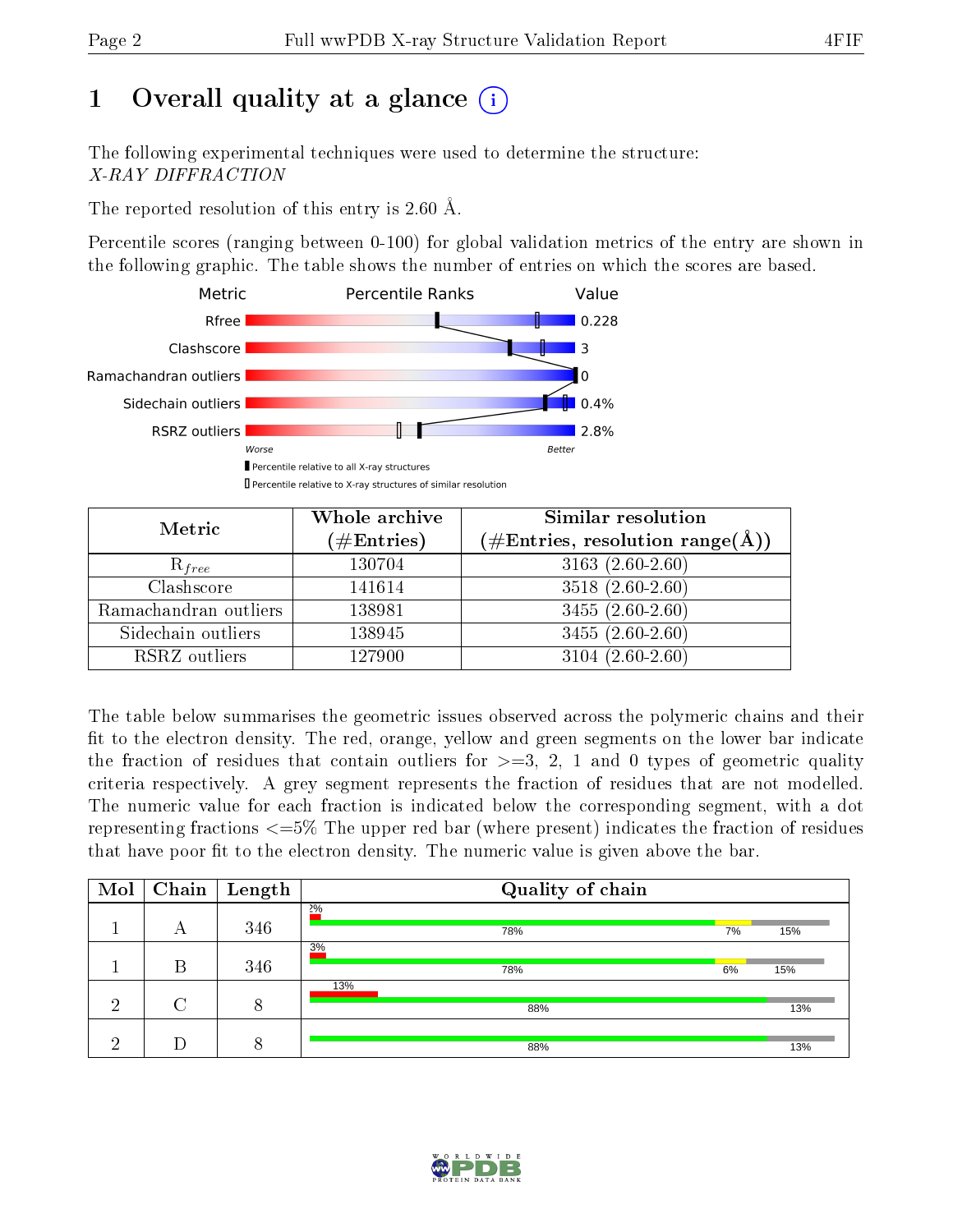# 2 Entry composition (i)

There are 4 unique types of molecules in this entry. The entry contains 4907 atoms, of which 0 are hydrogens and 0 are deuteriums.

In the tables below, the ZeroOcc column contains the number of atoms modelled with zero occupancy, the AltConf column contains the number of residues with at least one atom in alternate conformation and the Trace column contains the number of residues modelled with at most 2 atoms.

| Mol |     | $\vert$ Chain $\vert$ Residues |       | Atoms           |  |  |    |                         | $\text{ZeroOcc}$   AltConf   Trace |  |
|-----|-----|--------------------------------|-------|-----------------|--|--|----|-------------------------|------------------------------------|--|
|     |     | 294                            |       | Total C N O     |  |  |    | $\mathbf{P} \mathbf{S}$ |                                    |  |
|     |     |                                | 2341  | 1491 416 419    |  |  |    | $-14$                   |                                    |  |
|     |     |                                |       | Total C N O P S |  |  |    |                         |                                    |  |
|     | 293 | 2334                           | 1486- | 415 418         |  |  | 14 |                         |                                    |  |

Molecule 1 is a protein called Serine/threonine-protein kinase PAK 4.

| Chain            | Residue          | Modelled   | Actual                   | Comment               | Reference                      |
|------------------|------------------|------------|--------------------------|-----------------------|--------------------------------|
| A                | 246              | <b>MET</b> | ÷.                       | <b>EXPRESSION TAG</b> | <b>UNP 096013</b>              |
| $\boldsymbol{A}$ | $\overline{2}47$ | GLY        | ÷,                       | <b>EXPRESSION TAG</b> | $\overline{\text{UNP}}$ 096013 |
| $\bf{A}$         | 248              | <b>SER</b> |                          | <b>EXPRESSION TAG</b> | <b>UNP 096013</b>              |
| А                | 249              | <b>SER</b> | L.                       | <b>EXPRESSION TAG</b> | <b>UNP 096013</b>              |
| $\bf{A}$         | 250              | <b>HIS</b> | L,                       | <b>EXPRESSION TAG</b> | <b>UNP 096013</b>              |
| $\boldsymbol{A}$ | 251              | HIS        | $\blacksquare$           | <b>EXPRESSION TAG</b> | <b>UNP</b><br>O96013           |
| $\overline{A}$   | 252              | <b>HIS</b> | ÷                        | <b>EXPRESSION TAG</b> | <b>UNP</b><br>O96013           |
| A                | 253              | <b>HIS</b> | $\overline{\phantom{0}}$ | <b>EXPRESSION TAG</b> | <b>UNP</b><br>O96013           |
| $\bf{A}$         | 254              | <b>HIS</b> | $\equiv$                 | <b>EXPRESSION TAG</b> | <b>UNP</b><br>O96013           |
| A                | 255              | <b>HIS</b> | $\equiv$                 | <b>EXPRESSION TAG</b> | <b>UNP</b><br>O96013           |
| $\boldsymbol{A}$ | 256              | <b>SER</b> | ÷.                       | <b>EXPRESSION TAG</b> | <b>UNP 096013</b>              |
| $\bf{A}$         | 257              | <b>SER</b> |                          | <b>EXPRESSION TAG</b> | UNP<br>O96013                  |
| A                | 258              | <b>GLY</b> | ÷.                       | <b>EXPRESSION TAG</b> | <b>UNP 096013</b>              |
| $\boldsymbol{A}$ | 259              | <b>LEU</b> | $\equiv$                 | <b>EXPRESSION TAG</b> | UNP<br>O96013                  |
| А                | 260              | VAL        | $\equiv$                 | <b>EXPRESSION TAG</b> | <b>UNP</b><br>O96013           |
| $\boldsymbol{A}$ | 261              | <b>PRO</b> | $\equiv$                 | <b>EXPRESSION TAG</b> | <b>UNP</b><br>O96013           |
| $\boldsymbol{A}$ | 262              | ARG        | ÷.                       | <b>EXPRESSION TAG</b> | <b>UNP</b><br>O96013           |
| $\bf{A}$         | 263              | <b>GLY</b> | $\blacksquare$           | <b>EXPRESSION TAG</b> | <b>UNP</b><br>O96013           |
| A                | 264              | <b>SER</b> | $\equiv$                 | <b>EXPRESSION TAG</b> | UNP<br>O96013                  |
| $\boldsymbol{A}$ | 265              | <b>HIS</b> |                          | <b>EXPRESSION TAG</b> | UNP<br>O96013                  |
| A                | 266              | <b>MET</b> | L,                       | <b>EXPRESSION TAG</b> | <b>UNP 096013</b>              |
| $\boldsymbol{A}$ | 267              | <b>GLU</b> | ÷                        | <b>EXPRESSION TAG</b> | <b>UNP</b><br>O96013           |
| $\bf{A}$         | 268              | <b>ASN</b> | $\overline{\phantom{0}}$ | <b>EXPRESSION TAG</b> | <b>UNP</b><br>O96013           |
| $\boldsymbol{A}$ | 269              | <b>LEU</b> | $\blacksquare$           | <b>EXPRESSION TAG</b> | <b>UNP</b><br>O96013           |
| $\bf{A}$         | 270              | <b>TYR</b> | $\overline{\phantom{0}}$ | <b>EXPRESSION TAG</b> | <b>UNP 096013</b>              |

There are 56 discrepancies between the modelled and reference sequences:

 $\overline{Continued}$  on next page...

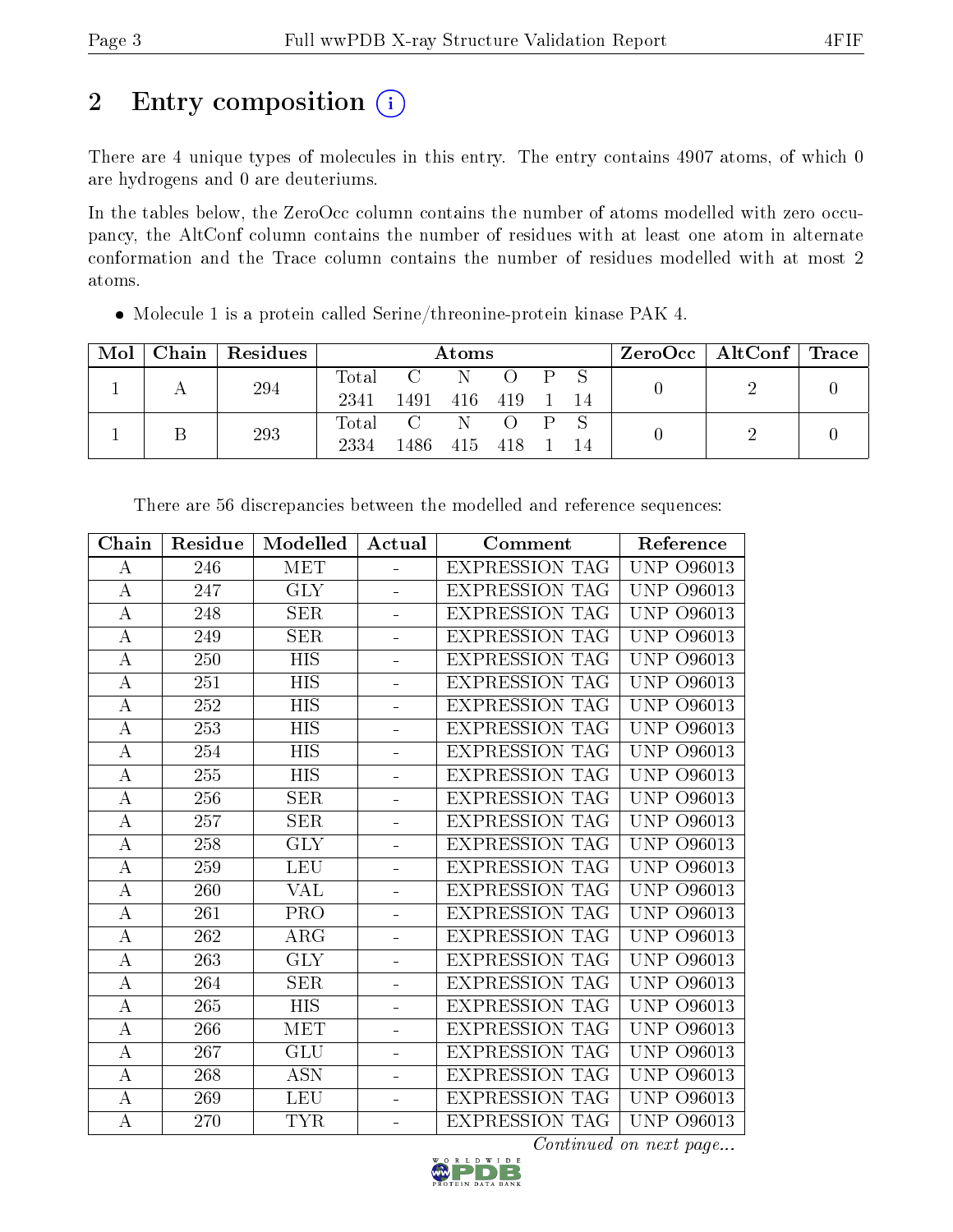| Chain                   | Residue          | Modelled                | Actual                   | Comment               | Reference                                       |
|-------------------------|------------------|-------------------------|--------------------------|-----------------------|-------------------------------------------------|
| A                       | 271              | PHE                     |                          | <b>EXPRESSION TAG</b> | <b>UNP 096013</b>                               |
| $\bf{A}$                | 272              | $\overline{\text{GLN}}$ | ÷,                       | <b>EXPRESSION TAG</b> | <b>UNP 096013</b>                               |
| $\boldsymbol{A}$        | 273              | $\overline{\text{GLY}}$ | $\blacksquare$           | <b>EXPRESSION TAG</b> | <b>UNP 096013</b>                               |
| $\, {\bf B}$            | 246              | MET                     | $\overline{\phantom{0}}$ | <b>EXPRESSION TAG</b> | <b>UNP</b><br>O96013                            |
| $\overline{\mathrm{B}}$ | 247              | $\overline{\text{GLY}}$ | ÷,                       | <b>EXPRESSION TAG</b> | <b>UNP</b><br>O96013                            |
| $\, {\bf B}$            | 248              | <b>SER</b>              | $\overline{a}$           | <b>EXPRESSION TAG</b> | UNP<br>O96013                                   |
| $\boldsymbol{B}$        | 249              | <b>SER</b>              | $\overline{\phantom{0}}$ | <b>EXPRESSION TAG</b> | UNP<br>O96013                                   |
| $\overline{B}$          | 250              | <b>HIS</b>              | ÷,                       | <b>EXPRESSION TAG</b> | UNP<br>O96013                                   |
| $\, {\bf B}$            | 251              | <b>HIS</b>              | ÷                        | <b>EXPRESSION TAG</b> | <b>UNP</b><br>O96013                            |
| $\, {\bf B}$            | 252              | <b>HIS</b>              | ÷                        | <b>EXPRESSION TAG</b> | <b>UNP</b><br>O96013                            |
| $\mathbf B$             | $\overline{253}$ | <b>HIS</b>              | ÷,                       | <b>EXPRESSION TAG</b> | <b>UNP</b><br>O96013                            |
| $\boldsymbol{B}$        | $\overline{254}$ | <b>HIS</b>              | ÷,                       | <b>EXPRESSION TAG</b> | <b>UNP 096013</b>                               |
| $\boldsymbol{B}$        | 255              | <b>HIS</b>              | $\equiv$                 | <b>EXPRESSION TAG</b> | UNP<br>O96013                                   |
| $\mathbf B$             | 256              | <b>SER</b>              |                          | <b>EXPRESSION TAG</b> | <b>UNP</b><br>O96013                            |
| $\boldsymbol{B}$        | 257              | SER                     | $\blacksquare$           | <b>EXPRESSION TAG</b> | UNP<br>O96013                                   |
| $\mathbf B$             | 258              | <b>GLY</b>              | ÷                        | <b>EXPRESSION TAG</b> | <b>UNP 096013</b>                               |
| $\overline{\mathrm{B}}$ | 259              | <b>LEU</b>              |                          | <b>EXPRESSION TAG</b> | <b>UNP 096013</b>                               |
| $\, {\bf B}$            | 260              | <b>VAL</b>              | ÷                        | <b>EXPRESSION TAG</b> | <b>UNP 096013</b>                               |
| $\boldsymbol{B}$        | 261              | PRO                     | ÷                        | <b>EXPRESSION TAG</b> | <b>UNP 096013</b>                               |
| $\overline{B}$          | 262              | $\overline{\text{ARG}}$ |                          | <b>EXPRESSION TAG</b> | <b>UNP 096013</b>                               |
| $\boldsymbol{B}$        | 263              | <b>GLY</b>              | $\blacksquare$           | <b>EXPRESSION TAG</b> | UNP<br>O96013                                   |
| $\overline{\mathrm{B}}$ | 264              | SER                     | $\frac{1}{2}$            | <b>EXPRESSION TAG</b> | UNP<br>O96013                                   |
| $\, {\bf B}$            | 265              | <b>HIS</b>              |                          | <b>EXPRESSION TAG</b> | <b>UNP 096013</b>                               |
| $\, {\bf B}$            | $\overline{266}$ | <b>MET</b>              | ÷                        | EXPRESSION TAG        | $\overline{\text{UNP}}$<br>$\overline{O}$ 96013 |
| $\boldsymbol{B}$        | 267              | <b>GLU</b>              | $\frac{1}{2}$            | <b>EXPRESSION TAG</b> | <b>UNP 096013</b>                               |
| $\, {\bf B}$            | 268              | $\overline{ASN}$        |                          | <b>EXPRESSION TAG</b> | <b>UNP 096013</b>                               |
| $\overline{B}$          | 269              | <b>LEU</b>              | $\blacksquare$           | <b>EXPRESSION TAG</b> | <b>UNP</b><br>O96013                            |
| $\mathbf B$             | 270              | <b>TYR</b>              | $\overline{a}$           | <b>EXPRESSION TAG</b> | UNP<br>O96013                                   |
| $\overline{B}$          | 271              | PHE                     |                          | <b>EXPRESSION TAG</b> | <b>UNP 096013</b>                               |
| $\, {\bf B}$            | 272              | <b>GLN</b>              | ÷                        | <b>EXPRESSION TAG</b> | <b>UNP</b><br>O96013                            |
| $\boldsymbol{B}$        | 273              | <b>GLY</b>              | ÷.                       | <b>EXPRESSION TAG</b> | $\overline{UNP}$ O96013                         |

Continued from previous page...

Molecule 2 is a protein called Serine/threonine-protein kinase PAK 4.

|  | $Mol$   Chain   Residues | Atoms       |  |  |  | $\rm ZeroOcc \mid AltConf \mid Trace$ |  |
|--|--------------------------|-------------|--|--|--|---------------------------------------|--|
|  |                          | Total C N O |  |  |  |                                       |  |
|  |                          | 57 37 11 9  |  |  |  |                                       |  |
|  |                          | Total C N O |  |  |  |                                       |  |
|  |                          | 57 37 11 9  |  |  |  |                                       |  |

 Molecule 3 is PHOSPHOAMINOPHOSPHONIC ACID-ADENYLATE ESTER (three-letter code: ANP) (formula:  $\mathrm{C}_{10}\mathrm{H}_{17}\mathrm{N}_{6}\mathrm{O}_{12}\mathrm{P}_{3}$ ).

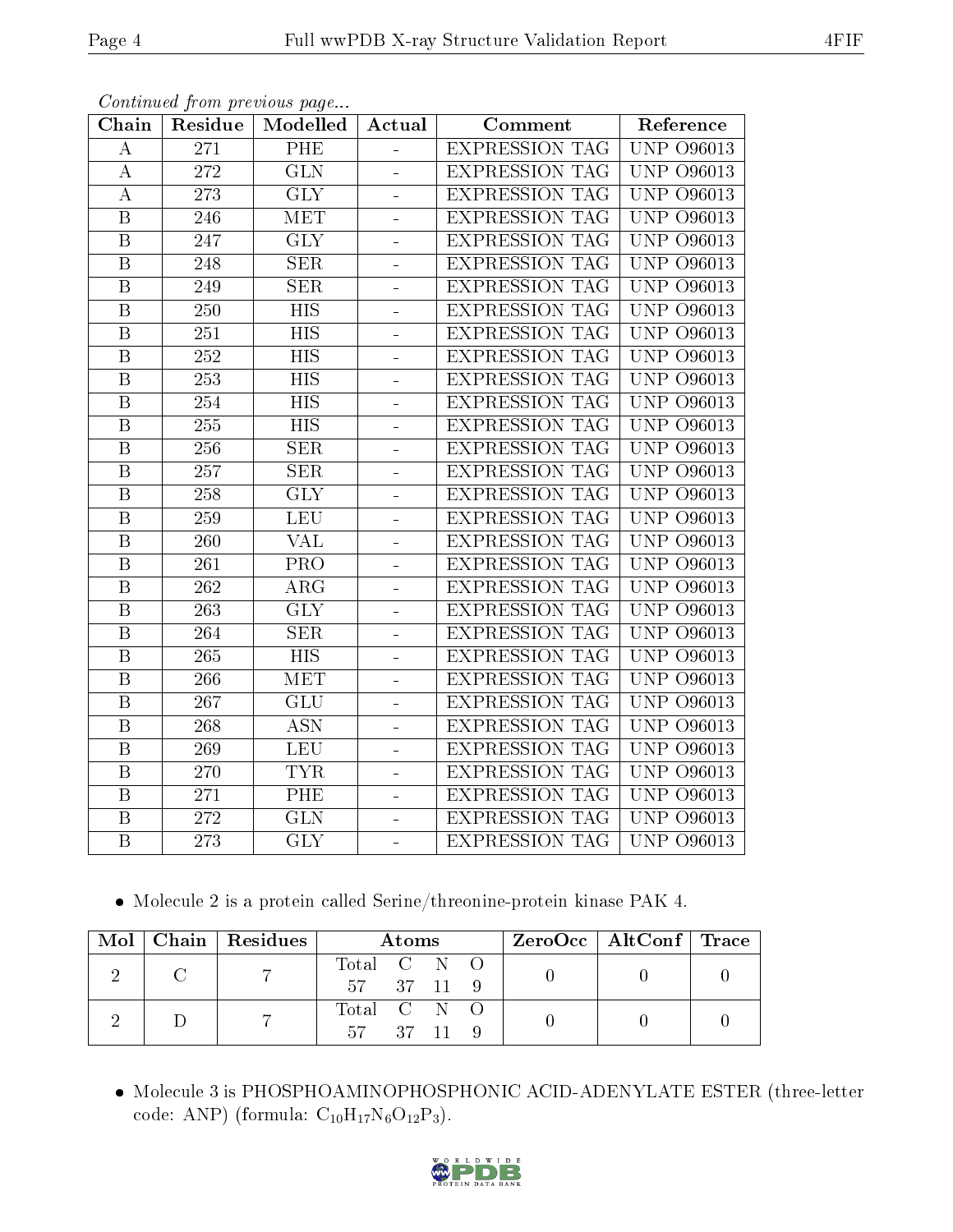

|  | $Mol$   Chain   Residues | Atoms                  |  |  |  | $ZeroOcc \mid AltConf \mid$ |  |  |
|--|--------------------------|------------------------|--|--|--|-----------------------------|--|--|
|  |                          | Total C N O P          |  |  |  |                             |  |  |
|  |                          | 31 10 6 12 3           |  |  |  |                             |  |  |
|  |                          | Total C N O P          |  |  |  |                             |  |  |
|  |                          | $31 \t10 \t6 \t12 \t3$ |  |  |  |                             |  |  |

• Molecule 4 is water.

|  | Mol   Chain   Residues | Atoms               | ZeroOcc   AltConf |
|--|------------------------|---------------------|-------------------|
|  | 26                     | Total O<br>26<br>26 |                   |
|  | 30                     | Total O<br>30<br>30 |                   |

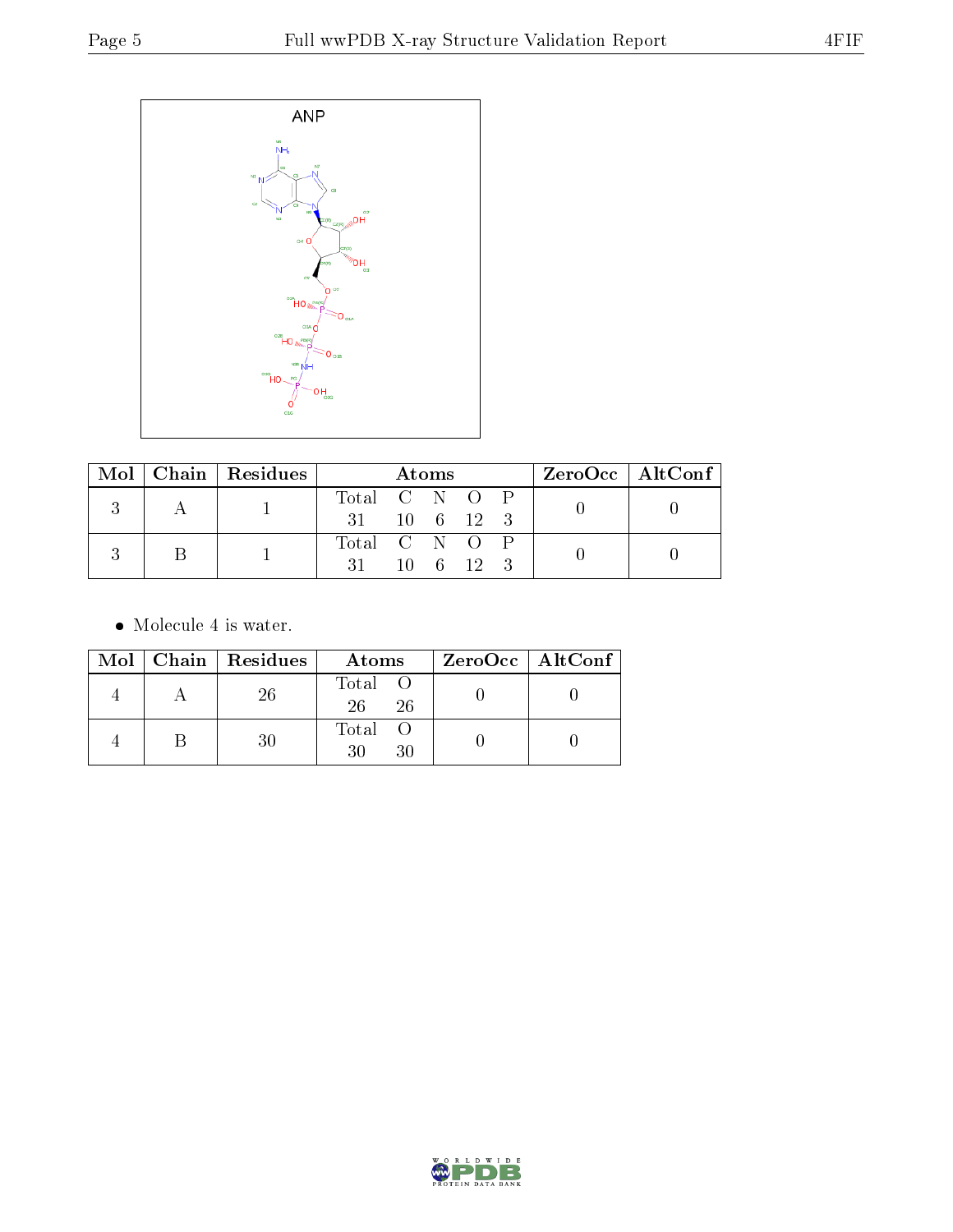R49<br><mark>PB</mark><br>PB<br>PRO

## 3 Residue-property plots  $(i)$

These plots are drawn for all protein, RNA, DNA and oligosaccharide chains in the entry. The first graphic for a chain summarises the proportions of the various outlier classes displayed in the second graphic. The second graphic shows the sequence view annotated by issues in geometry and electron density. Residues are color-coded according to the number of geometric quality criteria for which they contain at least one outlier: green  $= 0$ , yellow  $= 1$ , orange  $= 2$  and red  $= 3$  or more. A red dot above a residue indicates a poor fit to the electron density ( $RSRZ > 2$ ). Stretches of 2 or more consecutive residues without any outlier are shown as a green connector. Residues present in the sample, but not in the model, are shown in grey.

• Molecule 1: Serine/threonine-protein kinase PAK 4

| Chain A:       | 78%                                                                        | 7%            | 15%      |  |
|----------------|----------------------------------------------------------------------------|---------------|----------|--|
|                | <u> 결혼</u> 결<br>용 용<br>복건<br>ਖ਼ੁ                                           | <b>GEESE</b>  | និ និ និ |  |
|                |                                                                            |               |          |  |
|                | • Molecule 1: Serine/threonine-protein kinase PAK 4                        |               |          |  |
| 3%<br>Chain B: | 78%                                                                        | 6%            | 15%      |  |
| ត្តិទីធ្នូ     | <b>Hüübis Süübis 1988 SEE 1999</b><br>묪<br>ដូឆ្ន<br>현육표<br>품 걸<br>E.<br>H. | G 2 3 2 3 2 3 |          |  |
|                |                                                                            |               |          |  |
|                | $\bullet$ Molecule 2: Serine/threonine-protein kinase PAK 4                |               |          |  |
| Chain C:       | 13%<br>88%                                                                 |               | 13%      |  |
|                |                                                                            |               |          |  |
|                | • Molecule 2: Serine/threonine-protein kinase PAK 4                        |               |          |  |
| Chain D:       | 88%                                                                        |               | 13%      |  |
| a kacamatan    |                                                                            |               |          |  |

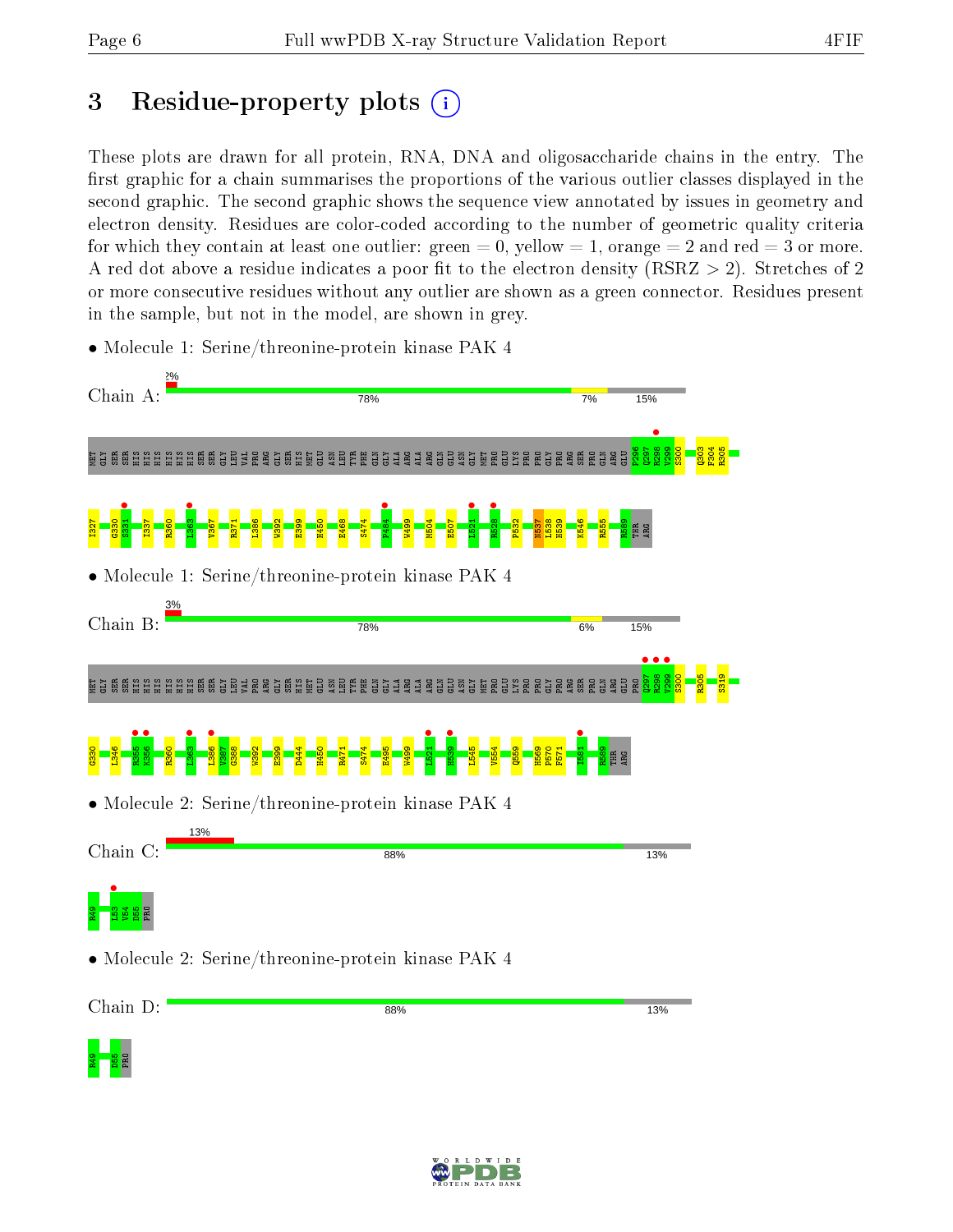## 4 Data and refinement statistics  $(i)$

| Property                                                             | Value                                              | Source     |
|----------------------------------------------------------------------|----------------------------------------------------|------------|
| Space group                                                          | P <sub>3</sub>                                     | Depositor  |
| Cell constants                                                       | 141.41Å<br>$61.62\text{\AA}$<br>141.41Å            |            |
| a, b, c, $\alpha$ , $\beta$ , $\gamma$                               | $90.00^\circ$<br>$90.00^\circ$<br>$120.00^{\circ}$ | Depositor  |
| Resolution $(\AA)$                                                   | 46.46<br>$\frac{1}{2}$<br>2.60                     | Depositor  |
|                                                                      | 46.46<br>$-2.60$                                   | <b>EDS</b> |
| % Data completeness                                                  | $99.6(46.46-2.60)$                                 | Depositor  |
| (in resolution range)                                                | 99.6 (46.46-2.60)                                  | <b>EDS</b> |
| $R_{merge}$                                                          | 0.09                                               | Depositor  |
| $\mathrm{\bar{R}_{\it sym}}$                                         | 0.09                                               | Depositor  |
| $\frac{1}{\sigma(I)} > 1$                                            | $\overline{2.16}$ (at 2.61Å)                       | Xtriage    |
| Refinement program                                                   | <b>REFMAC 5.6.0117</b>                             | Depositor  |
| $R, R_{free}$                                                        | $0.206$ , $0.227$                                  | Depositor  |
|                                                                      | 0.206<br>0.228<br>$\sim$                           | DCC        |
| $R_{free}$ test set                                                  | 2126 reflections $(5.06\%)$                        | wwPDB-VP   |
| Wilson B-factor $(A^2)$                                              | 57.1                                               | Xtriage    |
| Anisotropy                                                           | 0.021                                              | Xtriage    |
| Bulk solvent $k_{sol}(e/\mathring{A}^3)$ , $B_{sol}(\mathring{A}^2)$ | $0.35$ , $32.6$                                    | <b>EDS</b> |
| L-test for twinning <sup>2</sup>                                     | $< L >$ = 0.43, $< L2$ > = 0.25                    | Xtriage    |
|                                                                      | $\overline{0.470}$ for -h,-k,l                     |            |
| Estimated twinning fraction                                          | $0.076$ for h,-h-k,-l                              | Xtriage    |
|                                                                      | $0.076$ for $-k,-h,-l$                             |            |
| $F_o, F_c$ correlation                                               | 0.95                                               | <b>EDS</b> |
| Total number of atoms                                                | 4907                                               | wwPDB-VP   |
| Average B, all atoms $(A^2)$                                         | 70.0                                               | wwPDB-VP   |

Xtriage's analysis on translational NCS is as follows: The largest off-origin peak in the Patterson function is  $3.92\%$  of the height of the origin peak. No significant pseudotranslation is detected.

<sup>&</sup>lt;sup>2</sup>Theoretical values of  $\langle |L| \rangle$ ,  $\langle L^2 \rangle$  for acentric reflections are 0.5, 0.333 respectively for untwinned datasets, and 0.375, 0.2 for perfectly twinned datasets.



<span id="page-6-1"></span><span id="page-6-0"></span><sup>1</sup> Intensities estimated from amplitudes.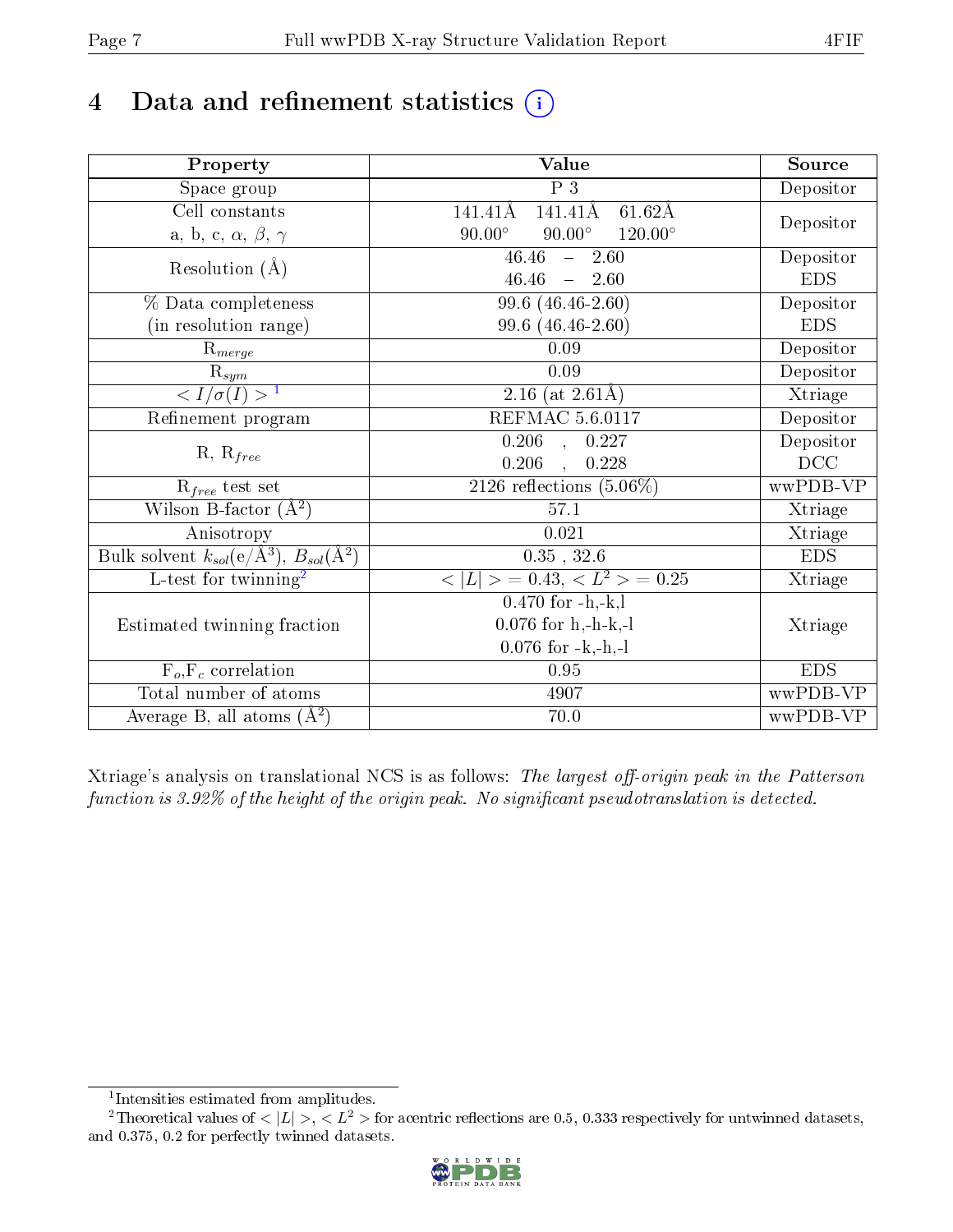## 5 Model quality  $(i)$

## 5.1 Standard geometry  $(i)$

Bond lengths and bond angles in the following residue types are not validated in this section: ANP, SEP

The Z score for a bond length (or angle) is the number of standard deviations the observed value is removed from the expected value. A bond length (or angle) with  $|Z| > 5$  is considered an outlier worth inspection. RMSZ is the root-mean-square of all Z scores of the bond lengths (or angles).

| Mol | Chain  |      | Bond lengths                 | Bond angles |          |  |
|-----|--------|------|------------------------------|-------------|----------|--|
|     |        | RMSZ | # $ Z >5$                    | <b>RMSZ</b> | # Z  > 5 |  |
|     |        | 0.41 | $2/2386$ $(0.1\%)$           | 0.49        | 0/3230   |  |
|     |        | 0.41 | $2/2378$ $(0.1\%)$           | 0.49        | 0/3219   |  |
| 2   | C      | 0.37 | 0/58                         | 0.48        | ′78      |  |
| 2   | $\Box$ | 0.38 | 0/58                         | 0.47        | ′78      |  |
| All | ΑH     | 0.41 | $^{\prime}4880$<br>$(0.1\%)$ | 0.49        | 6605     |  |

All (4) bond length outliers are listed below:

| Mol | Chain | $+$ Res $+$ | Type | Atoms     |      | Observed $(A)$ | Ideal(A) |
|-----|-------|-------------|------|-----------|------|----------------|----------|
|     |       | 392         | TRP  | $CD2-CE2$ | 5.12 |                | $\pm 4$  |
|     |       | 499         | TRP  | $CD2-CE2$ | 5.10 | 1.47           | 1.41     |
|     |       | 499         | TRP  | $CD2-CE2$ | 5.08 | 1.47           | 141      |
|     |       | 392         | TRP  | $CD2-CE2$ | 5.07 | $+47$          |          |

There are no bond angle outliers.

There are no chirality outliers.

There are no planarity outliers.

#### $5.2$  Too-close contacts  $(i)$

In the following table, the Non-H and H(model) columns list the number of non-hydrogen atoms and hydrogen atoms in the chain respectively. The H(added) column lists the number of hydrogen atoms added and optimized by MolProbity. The Clashes column lists the number of clashes within the asymmetric unit, whereas Symm-Clashes lists symmetry related clashes.

| Mol |      |      | Chain   Non-H   H(model)   H(added)   Clashes   Symm-Clashes |
|-----|------|------|--------------------------------------------------------------|
|     | 2341 | 2402 |                                                              |
|     | 2334 | 2394 |                                                              |
|     |      |      |                                                              |

Continued on next page...

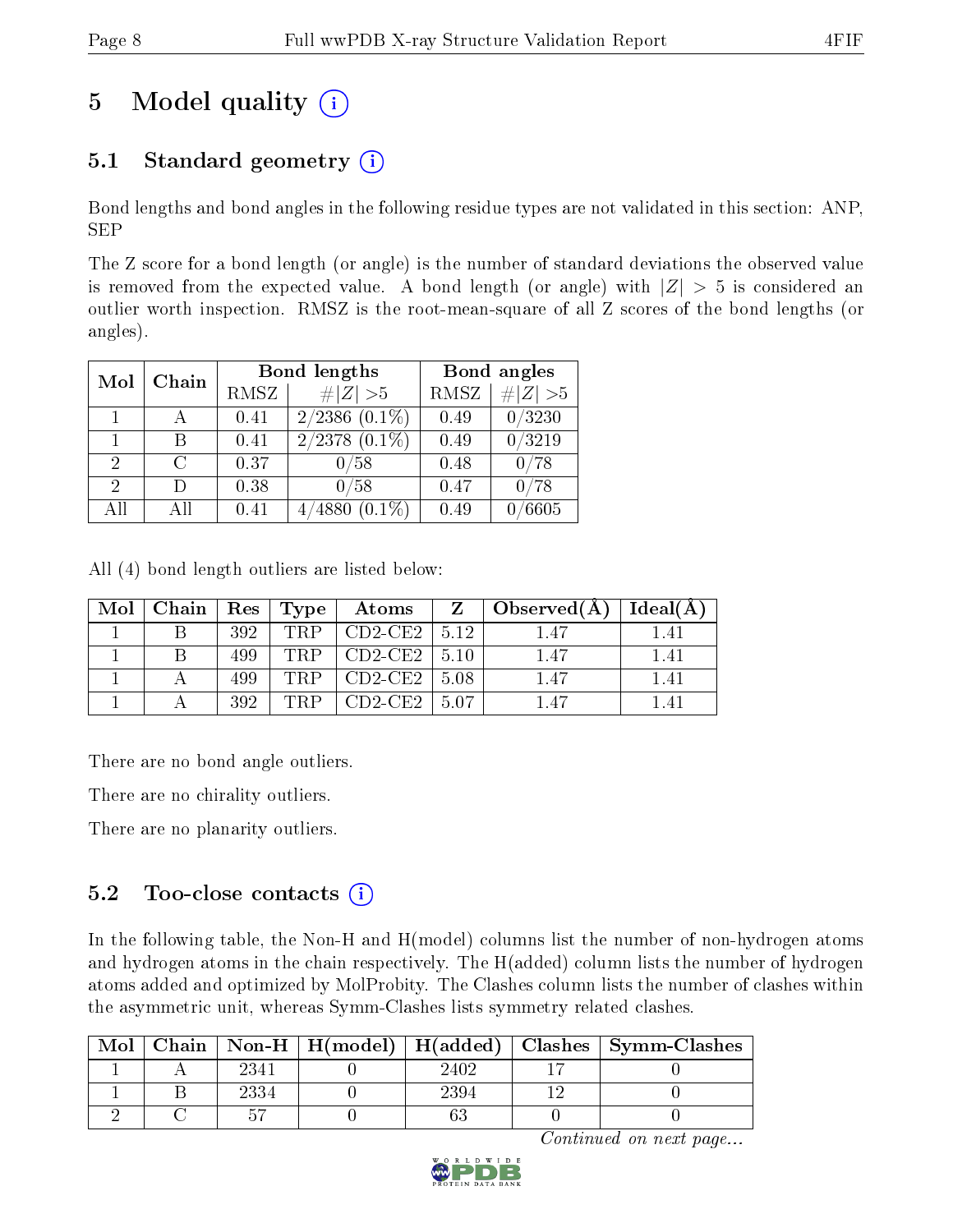|  |        |      |    | Mol   Chain   Non-H   H(model)   H(added)   Clashes   Symm-Clashes |
|--|--------|------|----|--------------------------------------------------------------------|
|  | 51     | 0 വ  |    |                                                                    |
|  |        |      |    |                                                                    |
|  |        |      |    |                                                                    |
|  | 26     |      |    |                                                                    |
|  | $30\,$ |      |    |                                                                    |
|  | 4907   | 4948 | 26 |                                                                    |

Continued from previous page...

The all-atom clashscore is defined as the number of clashes found per 1000 atoms (including hydrogen atoms). The all-atom clashscore for this structure is 3.

All (26) close contacts within the same asymmetric unit are listed below, sorted by their clash magnitude.

|                      |                     | Interatomic       | Clash           |
|----------------------|---------------------|-------------------|-----------------|
| Atom-1               | Atom-2              | distance $(\AA)$  | overlap $(\AA)$ |
| 1:A:537[B].ASN:OD1   | 1:A:539[B]:HIS:CD2  | 1.74              | 1.32            |
| 1:A:537[B]:ASN:OD1   | 1:A:539[B]:HIS:HD2  | 1.01              | 0.91            |
| 1: A:300: SER: HB3   | 1:A:360:ARG:NH2     | 2.18              | 0.58            |
| 1:B:300:SER:HB3      | 1:B:360:ARG:HH22    | 1.68              | 0.57            |
| 1:B:330:GLY:HA3      | 3:B:1000:ANP:O3A    | 2.04              | 0.57            |
| 1:A:367:VAL:HG12     | 1:A:371:ARG:HD2     | 1.89              | 0.54            |
| 1:B:305:ARG:HG2      | 1:B:386:LEU:HD21    | 1.91              | 0.52            |
| 1:A:304:PHE:HA       | 1:B:346:LEU:HD11    | 1.92              | 0.52            |
| 1:A:327:ILE:HD13     | 1:A:337:ILE:HG23    | 1.92              | 0.52            |
| 1:A:300:SER:HB3      | 1:A:360:ARG:HH22    | 1.75              | 0.51            |
| 1: A: 532: PRO: HD3  | 1: A: 555: ARG: HG3 | $\overline{1.95}$ | 0.48            |
| 1:A:305:ARG:HG2      | 1:A:386:LEU:HD21    | $\overline{1.95}$ | 0.47            |
| 1: A: 303: GLN: HE21 | 1:B:346:LEU:HB2     | 1.82              | 0.44            |
| 1: A:399: GLU:CG     | 1:A:450:HIS:HB3     | 2.48              | 0.43            |
| 1:B:554:VAL:HG11     | 1:B:559:GLN:HB2     | 2.00              | 0.43            |
| 1: A:399: GLU: HG3   | 1: A: 450: HIS: HB3 | 2.00              | 0.43            |
| 1:B:305:ARG:NH2      | 1:B:388:GLY:O       | 2.52              | 0.42            |
| 1:B:399:GLU:CG       | 1:B:450:HIS:HB3     | 2.49              | 0.42            |
| 1:A:538:LEU:HB3      | 1:A:546:LYS:HE2     | 2.00              | 0.42            |
| 1:B:545:LEU:HD13     | 1:B:571:PHE:CZ      | 2.55              | 0.42            |
| 1:B:471:ARG:NH2      | 1:B:495:GLU:OE2     | 2.50              | 0.41            |
| 1:A:468:GLU:HG3      | 1:B:319:SER:HB3     | 2.02              | 0.41            |
| 1: A:504:MET:O       | 1:A:507:GLU:HB2     | $\overline{2.21}$ | 0.40            |
| 1:A:539[B]:HIS:CD2   | 1:A:539[B]:HIS:H    | 2.39              | 0.40            |
| 1:A:330:GLY:HA3      | 3:A:1000:ANP:O3A    | 2.21              | 0.40            |
| 1:B:569:HIS:HA       | 1:B:570:PRO:HD3     | 1.99              | 0.40            |

There are no symmetry-related clashes.

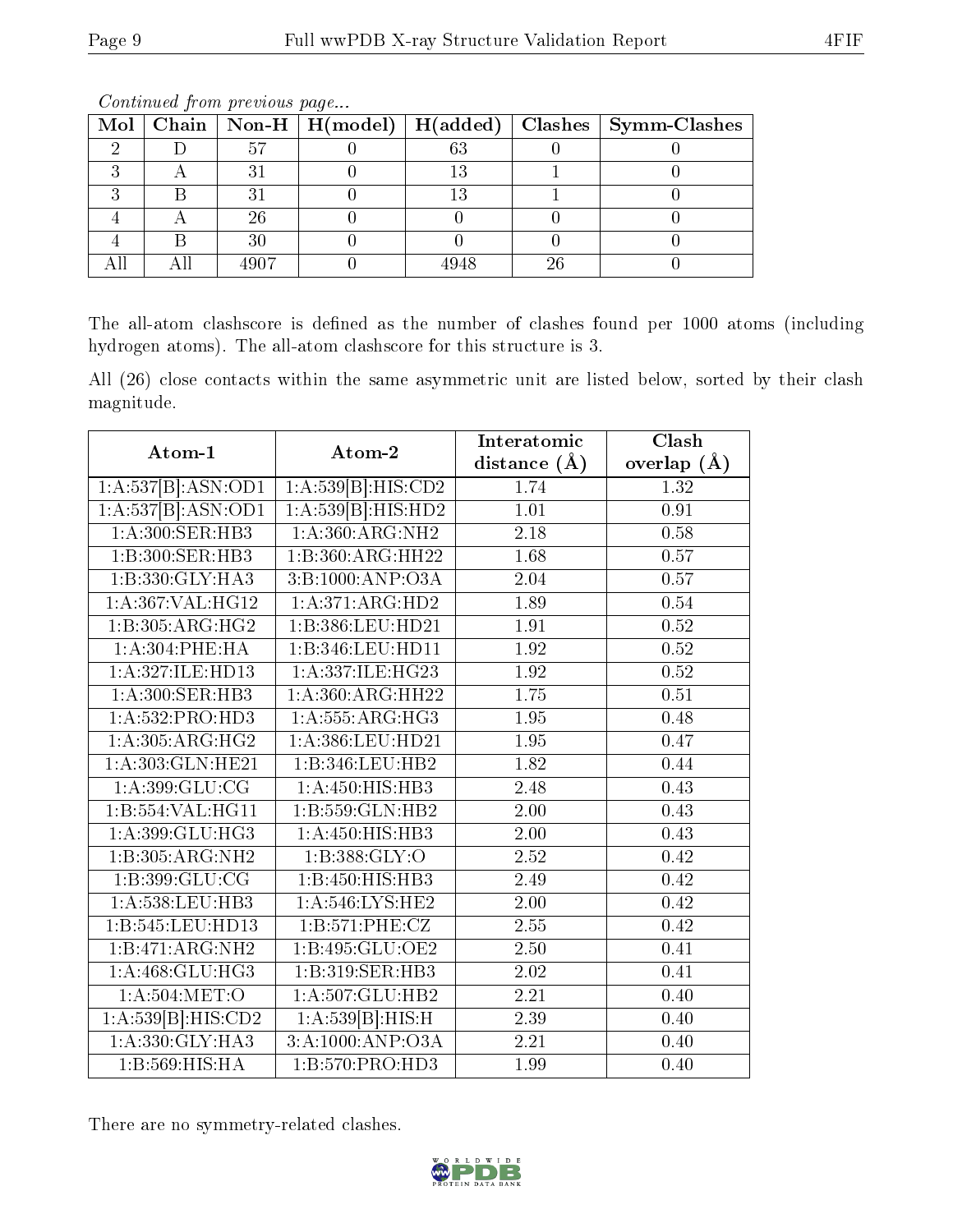### 5.3 Torsion angles (i)

#### 5.3.1 Protein backbone  $(i)$

In the following table, the Percentiles column shows the percent Ramachandran outliers of the chain as a percentile score with respect to all X-ray entries followed by that with respect to entries of similar resolution.

The Analysed column shows the number of residues for which the backbone conformation was analysed, and the total number of residues.

| Mol            | Chain   | Analysed        | Favoured   | Allowed   | Outliers         | <b>Percentiles</b> |     |
|----------------|---------|-----------------|------------|-----------|------------------|--------------------|-----|
|                | А       | $293/346$ (85%) | 287 (98%)  | $6(2\%)$  |                  | 100                | 100 |
|                | B       | $292/346(84\%)$ | 283 (97%)  | 9(3%)     | $\left( \right)$ | 100                | 100 |
| $\overline{2}$ | $\rm C$ | $5/8$ (62\%)    | $5(100\%)$ |           | 0                | 100                | 100 |
| 2              | D       | $5/8$ (62\%)    | $5(100\%)$ |           |                  | 100                | 100 |
| All            | All     | 595/708 (84%)   | 580 (98%)  | $15(2\%)$ | $\left( \right)$ | 100                | 100 |

There are no Ramachandran outliers to report.

#### $5.3.2$  Protein sidechains  $(i)$

In the following table, the Percentiles column shows the percent sidechain outliers of the chain as a percentile score with respect to all X-ray entries followed by that with respect to entries of similar resolution.

The Analysed column shows the number of residues for which the sidechain conformation was analysed, and the total number of residues.

| Mol                         | Chain   | Analysed        | Outliers<br>Rotameric |          | <b>Percentiles</b> |         |  |
|-----------------------------|---------|-----------------|-----------------------|----------|--------------------|---------|--|
|                             | A       | $258/300(86\%)$ | $256(99\%)$           | $2(1\%)$ | 81                 | 92      |  |
|                             | Β       | $257/300(86\%)$ | 256 $(100\%)$         | $1(0\%)$ | 91                 | 97      |  |
| $\mathcal{D}_{\mathcal{L}}$ | $\rm C$ | $7/8$ (88%)     | $7(100\%)$            |          | 100                | $100\,$ |  |
| 2                           | D)      | $7/8$ (88%)     | $7(100\%)$            |          | 100                | 100     |  |
| All                         | All     | $529/616(86\%)$ | 526 (99%)             | $3(1\%)$ | 91                 | 95      |  |

All (3) residues with a non-rotameric sidechain are listed below:

| Mol | Chain | $\operatorname{Res}% \left( \mathcal{N}\right) \equiv\operatorname{Res}(\mathcal{N}_{0})\cap\mathcal{N}_{1}$ | Type        |
|-----|-------|--------------------------------------------------------------------------------------------------------------|-------------|
|     |       | 537[A                                                                                                        | $AS\bar{N}$ |
|     |       | 537[B]                                                                                                       | ASN         |
|     |       |                                                                                                              |             |

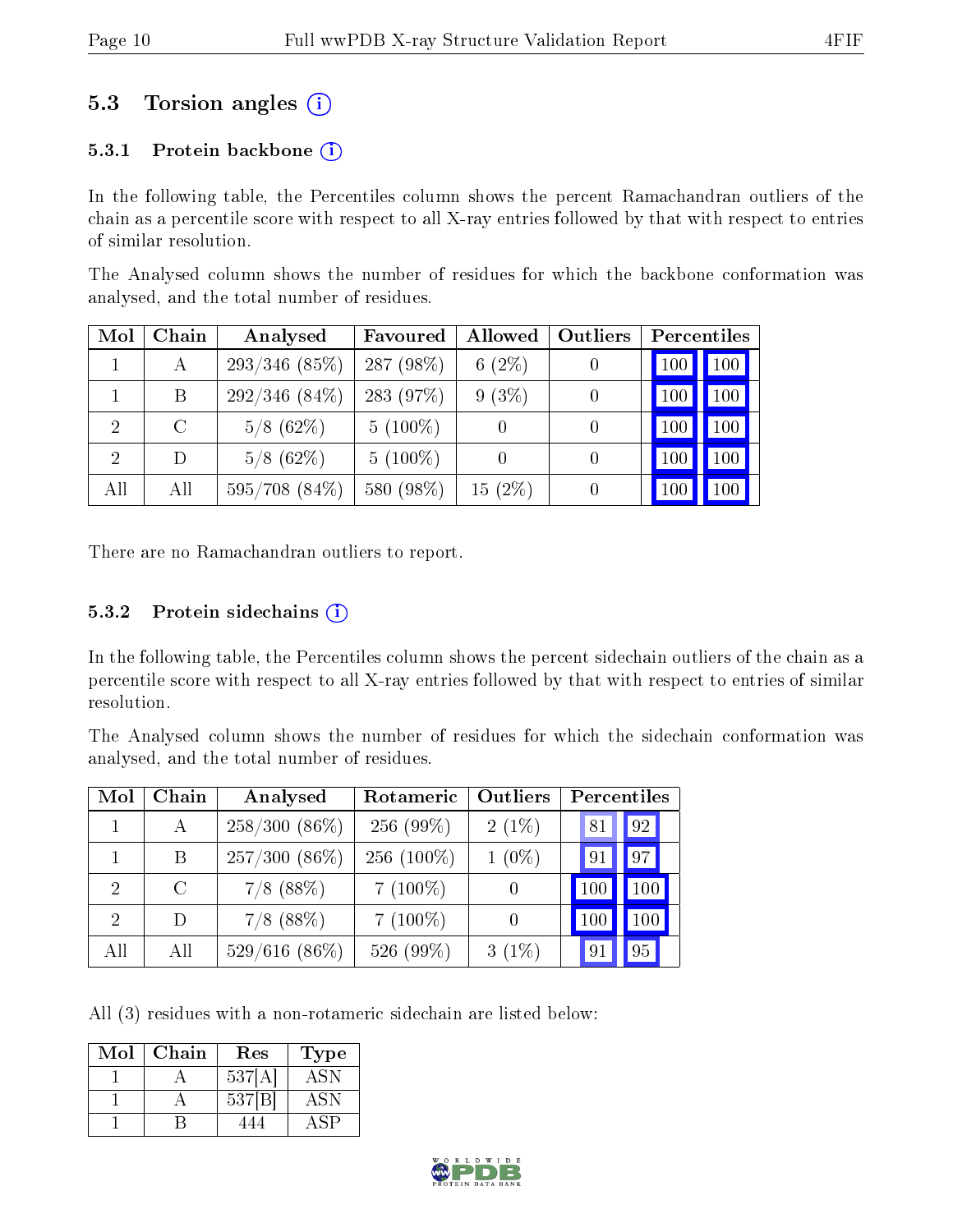Some sidechains can be flipped to improve hydrogen bonding and reduce clashes. All (2) such sidechains are listed below:

| Mol | Chain | Res | Type    |
|-----|-------|-----|---------|
|     |       | 303 | ا را آن |
|     |       |     | 41.     |

#### 5.3.3 RNA  $(i)$

There are no RNA molecules in this entry.

#### 5.4 Non-standard residues in protein, DNA, RNA chains (i)

2 non-standard protein/DNA/RNA residues are modelled in this entry.

In the following table, the Counts columns list the number of bonds (or angles) for which Mogul statistics could be retrieved, the number of bonds (or angles) that are observed in the model and the number of bonds (or angles) that are dened in the Chemical Component Dictionary. The Link column lists molecule types, if any, to which the group is linked. The Z score for a bond length (or angle) is the number of standard deviations the observed value is removed from the expected value. A bond length (or angle) with  $|Z| > 2$  is considered an outlier worth inspection. RMSZ is the root-mean-square of all Z scores of the bond lengths (or angles).

| Mol |            | Type   Chain |                |  |                        |      |             |         | $Link \mid$ |          | Bond lengths |  |  | Bond angles |  |
|-----|------------|--------------|----------------|--|------------------------|------|-------------|---------|-------------|----------|--------------|--|--|-------------|--|
|     |            |              | $^{\circ}$ Res |  | $\mathrm{Counts}^{-1}$ | RMSZ | # $ Z  > 2$ | Counts  | RMSZ        | $\# Z $  |              |  |  |             |  |
|     | <b>SEP</b> |              | 474            |  | 8,9,10                 | 0.64 |             | 8,12,14 | 1.36        | $(12\%)$ |              |  |  |             |  |
|     | <b>SEP</b> |              | 474            |  | 8,9,10                 | 0.65 |             | 8,12,14 | 1.38        | $(12\%)$ |              |  |  |             |  |

In the following table, the Chirals column lists the number of chiral outliers, the number of chiral centers analysed, the number of these observed in the model and the number defined in the Chemical Component Dictionary. Similar counts are reported in the Torsion and Rings columns. '-' means no outliers of that kind were identified.

|      |  |        | Mol   Type   Chain   Res   Link   Chirals   Torsions   Rings |                          |
|------|--|--------|--------------------------------------------------------------|--------------------------|
| SEP. |  |        | /5/8/10<br>0/                                                | <b>Contract Contract</b> |
| RFP  |  | $\sim$ | 0/5/8/10                                                     | $\overline{\phantom{a}}$ |

There are no bond length outliers.

All (2) bond angle outliers are listed below:

| $\mid$ Mol $\mid$ Chain $\mid$ Res $\mid$ Type $\mid$ |     |            | Atoms                         | $\bullet$ Observed( $^o$ )   Ideal( $^o$ ) |        |
|-------------------------------------------------------|-----|------------|-------------------------------|--------------------------------------------|--------|
|                                                       |     |            | $474$   SEP   OG-CB-CA   2.66 | 110.74                                     | 108.14 |
|                                                       | 474 | <b>SEP</b> | $\vert$ OG-CB-CA $\vert$ 2.66 | 110 73                                     | 108.14 |

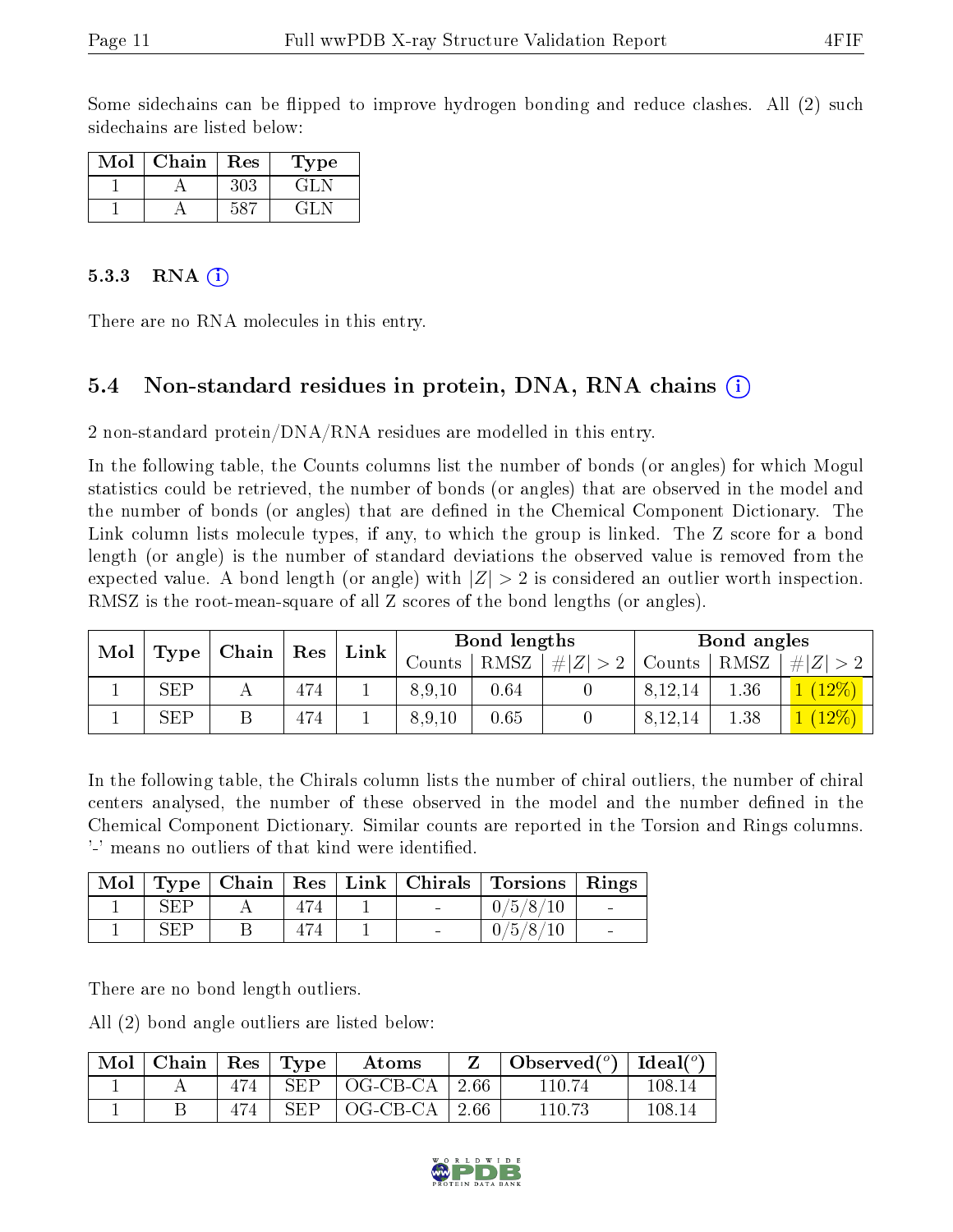There are no chirality outliers.

There are no torsion outliers.

There are no ring outliers.

No monomer is involved in short contacts.

#### 5.5 Carbohydrates  $(i)$

There are no monosaccharides in this entry.

### 5.6 Ligand geometry  $(i)$

2 ligands are modelled in this entry.

In the following table, the Counts columns list the number of bonds (or angles) for which Mogul statistics could be retrieved, the number of bonds (or angles) that are observed in the model and the number of bonds (or angles) that are defined in the Chemical Component Dictionary. The Link column lists molecule types, if any, to which the group is linked. The Z score for a bond length (or angle) is the number of standard deviations the observed value is removed from the expected value. A bond length (or angle) with  $|Z| > 2$  is considered an outlier worth inspection. RMSZ is the root-mean-square of all Z scores of the bond lengths (or angles).

| Mol |            |                         |      | Link                     | Bond lengths |      |        | Bond angles |      |          |
|-----|------------|-------------------------|------|--------------------------|--------------|------|--------|-------------|------|----------|
|     | Type       | $\mid$ Chain $\mid$ Res |      |                          | Counts       | RMSZ | # Z    | Counts      | RMSZ | # Z      |
|     | <b>ANP</b> |                         | 1000 | $\blacksquare$           | 29, 33, 33   | 1.74 | 5(17%) | 31,52,52    | 1.42 | $(12\%)$ |
|     | ANP        |                         | 000  | $\overline{\phantom{0}}$ | 29, 33, 33   | 1.72 | 5(17%) | 31,52,52    | 1.41 | 4(12%)   |

In the following table, the Chirals column lists the number of chiral outliers, the number of chiral centers analysed, the number of these observed in the model and the number defined in the Chemical Component Dictionary. Similar counts are reported in the Torsion and Rings columns. '-' means no outliers of that kind were identified.

| Mol |     |      |        | $\vert$ Type   Chain   Res   Link   Chirals | <b>Torsions</b>        | Rings |
|-----|-----|------|--------|---------------------------------------------|------------------------|-------|
|     | ANP | 1000 | $\sim$ |                                             | $8/14/38/38$   0/3/3/3 |       |
|     | ANP | 1000 |        |                                             | $7/14/38/38$   0/3/3/3 |       |

All (10) bond length outliers are listed below:

| Mol | $\mid$ Chain $\mid$ |          |             |        |            | $Res   Type   Atoms   Z   Observed(A)   Ideal(A)  $ |     |
|-----|---------------------|----------|-------------|--------|------------|-----------------------------------------------------|-----|
|     |                     | $1000\,$ | $\Delta NP$ | PG-N3B | -4.75      | 1.75                                                | .63 |
|     |                     | 1000     | $\Delta NP$ | PG-N3B | $\pm 4.70$ | 1.75                                                | .63 |
|     |                     | 1000     | $\Delta NP$ | PB-N3B | 4.65       | .75                                                 | .63 |

Continued on next page...

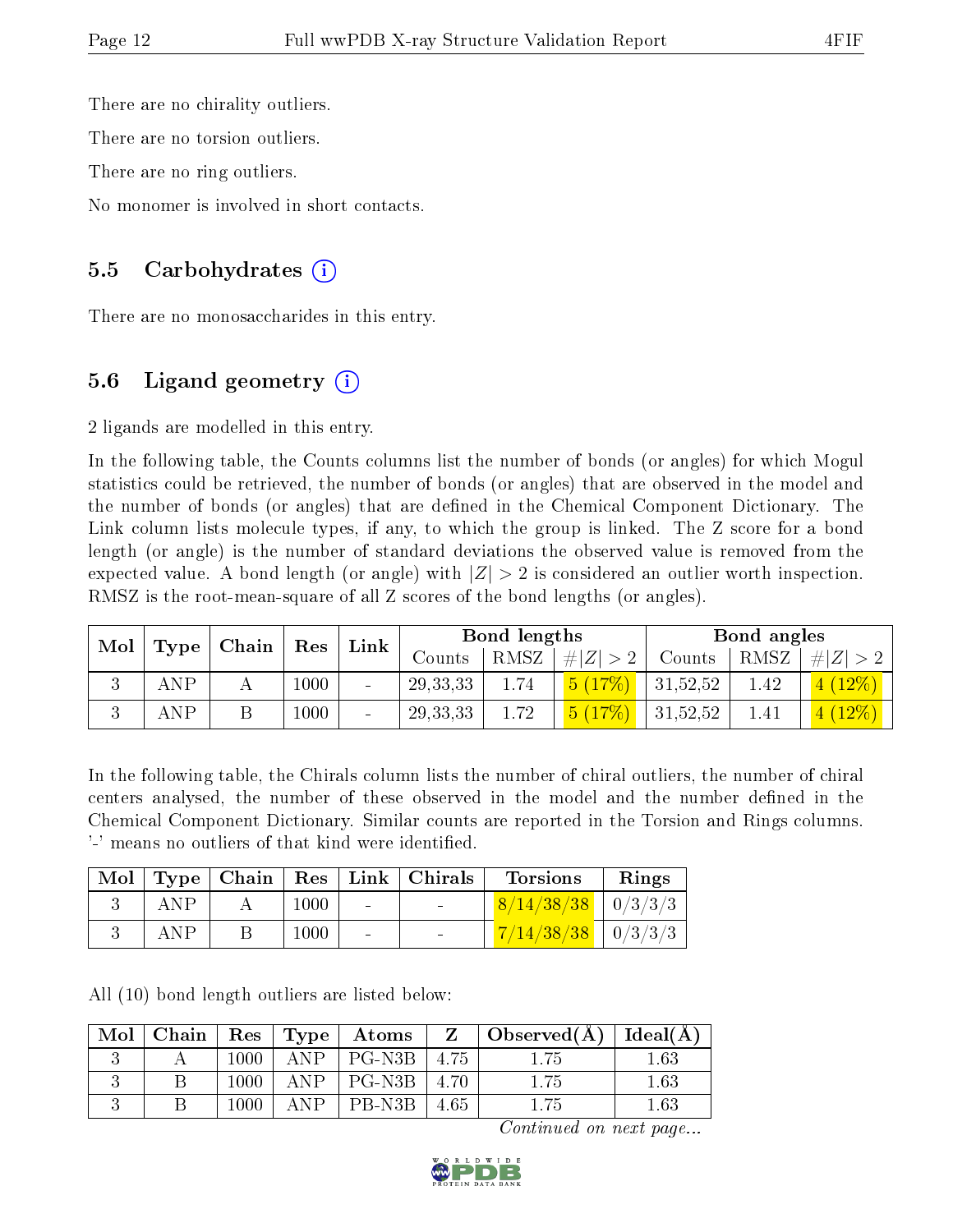| Mol | Chain | Res  | $_{\rm Type}$ | Atoms      | Z    | Observed $(A$ | Ideal(A) |
|-----|-------|------|---------------|------------|------|---------------|----------|
| 3   | А     | 1000 | <b>ANP</b>    | PB-N3B     | 4.60 | 1.75          | 1.63     |
| 3   | А     | 1000 | <b>ANP</b>    | $C5-C4$    | 2.72 | 1.48          | 1.40     |
| 3   | В     | 1000 | <b>ANP</b>    | $C5-C4$    | 2.64 | 1.47          | 1.40     |
| 3   | А     | 1000 | <b>ANP</b>    | PB-O3A     | 2.40 | 1.62          | 1.59     |
| 3   | В     | 1000 | <b>ANP</b>    | PB-O3A     | 2.19 | 1.61          | 1.59     |
| 3   | Β     | 1000 | <b>ANP</b>    | $C2-N3$    | 2.09 | 1.35          | 1.32     |
| 3   | А     | 1000 | ANP           | $O4'$ -C1' | 2.06 | 1.43          | 1.41     |

Continued from previous page...

All (8) bond angle outliers are listed below:

| Mol | Chain | Res  | Type | Atoms          | Z       | Observed $(°)$ | Ideal(°) |
|-----|-------|------|------|----------------|---------|----------------|----------|
| 3   | А     | 1000 | ANP  | $N3-C2-N1$     | $-3.33$ | 123.47         | 128.68   |
| 3   | В     | 1000 | ANP  | $N3$ -C2- $N1$ | $-3.27$ | 123.57         | 128.68   |
| 3   | В     | 1000 | ANP  | PA-O3A-PB      | $-3.26$ | 121.15         | 132.62   |
| 3   | А     | 1000 | ANP  | PA-O3A-PB      | $-2.99$ | 122.10         | 132.62   |
| 3   | А     | 1000 | ANP  | $C3'-C2'-C1'$  | 2.73    | 105.09         | 100.98   |
| 3   | А     | 1000 | ANP  | $C4-C5-N7$     | $-2.73$ | 106.56         | 109.40   |
| 3   | В     | 1000 | ANP  | $C3'-C2'-C1'$  | 2.67    | 105.00         | 100.98   |
| 3   | В     | 1000 | ANP  | $C4-C5-N7$     | $-2.66$ | 106.62         | 109.40   |

There are no chirality outliers.

| Mol | Chain          | Res  | Type | Atoms                         |
|-----|----------------|------|------|-------------------------------|
| 3   | А              | 1000 | ANP  | PB-N3B-PG-O1G                 |
| 3   | $\overline{A}$ | 1000 | ANP  | PG-N3B-PB-O1B                 |
| 3   | $\bf{A}$       | 1000 | ANP  | $C5'$ - $O5'$ -PA- $O1A$      |
| 3   | B              | 1000 | ANP  | PG-N3B-PB-O1B                 |
| 3   | В              | 1000 | ANP  | $C5'$ -O5'-PA-O1A             |
| 3   | A              | 1000 | ANP  | $O4'$ -C4'-C5'-O5'            |
| 3   | B              | 1000 | ANP  | $O4'$ -C4'-C5'-O5'            |
| 3   | $\overline{A}$ | 1000 | ANP  | $C3'-C4'-C5'-O5'$             |
| 3   | B              | 1000 | ANP  | $C3'$ - $C4'$ - $C5'$ - $O5'$ |
| 3   | A              | 1000 | ANP  | $C5'$ -O5'-PA-O3A             |
| 3   | $\overline{A}$ | 1000 | ANP  | $C5'$ -O5'-PA-O2A             |
| 3   | B              | 1000 | ANP  | $C5'$ - $O5'$ -PA- $O2A$      |
| 3   | В              | 1000 | ANP  | $C5'$ -O5'-PA-O3A             |
| 3   | $\mathbf{A}$   | 1000 | ANP  | $C4'$ - $C5'$ - $O5'$ - $PA$  |
| 3   | B              | 1000 | ANP  | $C4'$ - $C5'$ - $O5'$ - $PA$  |

All (15) torsion outliers are listed below:

There are no ring outliers.

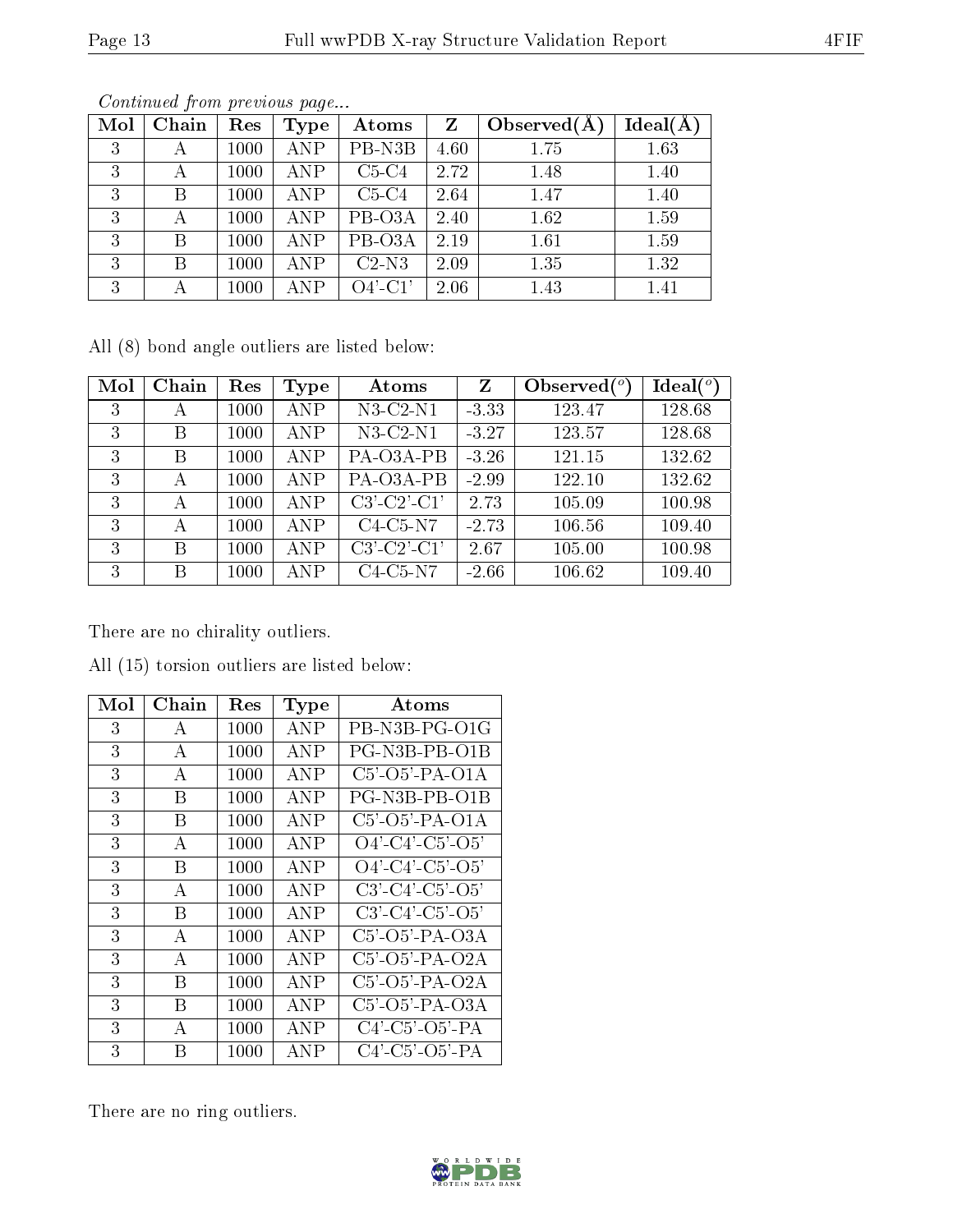|  |  | Mol   Chain   Res   Type   Clashes   Symm-Clashes |
|--|--|---------------------------------------------------|
|  |  |                                                   |
|  |  |                                                   |

2 monomers are involved in 2 short contacts:

The following is a two-dimensional graphical depiction of Mogul quality analysis of bond lengths, bond angles, torsion angles, and ring geometry for all instances of the Ligand of Interest. In addition, ligands with molecular weight > 250 and outliers as shown on the validation Tables will also be included. For torsion angles, if less then 5% of the Mogul distribution of torsion angles is within 10 degrees of the torsion angle in question, then that torsion angle is considered an outlier. Any bond that is central to one or more torsion angles identified as an outlier by Mogul will be highlighted in the graph. For rings, the root-mean-square deviation (RMSD) between the ring in question and similar rings identified by Mogul is calculated over all ring torsion angles. If the average RMSD is greater than 60 degrees and the minimal RMSD between the ring in question and any Mogul-identified rings is also greater than 60 degrees, then that ring is considered an outlier. The outliers are highlighted in purple. The color gray indicates Mogul did not find sufficient equivalents in the CSD to analyse the geometry.



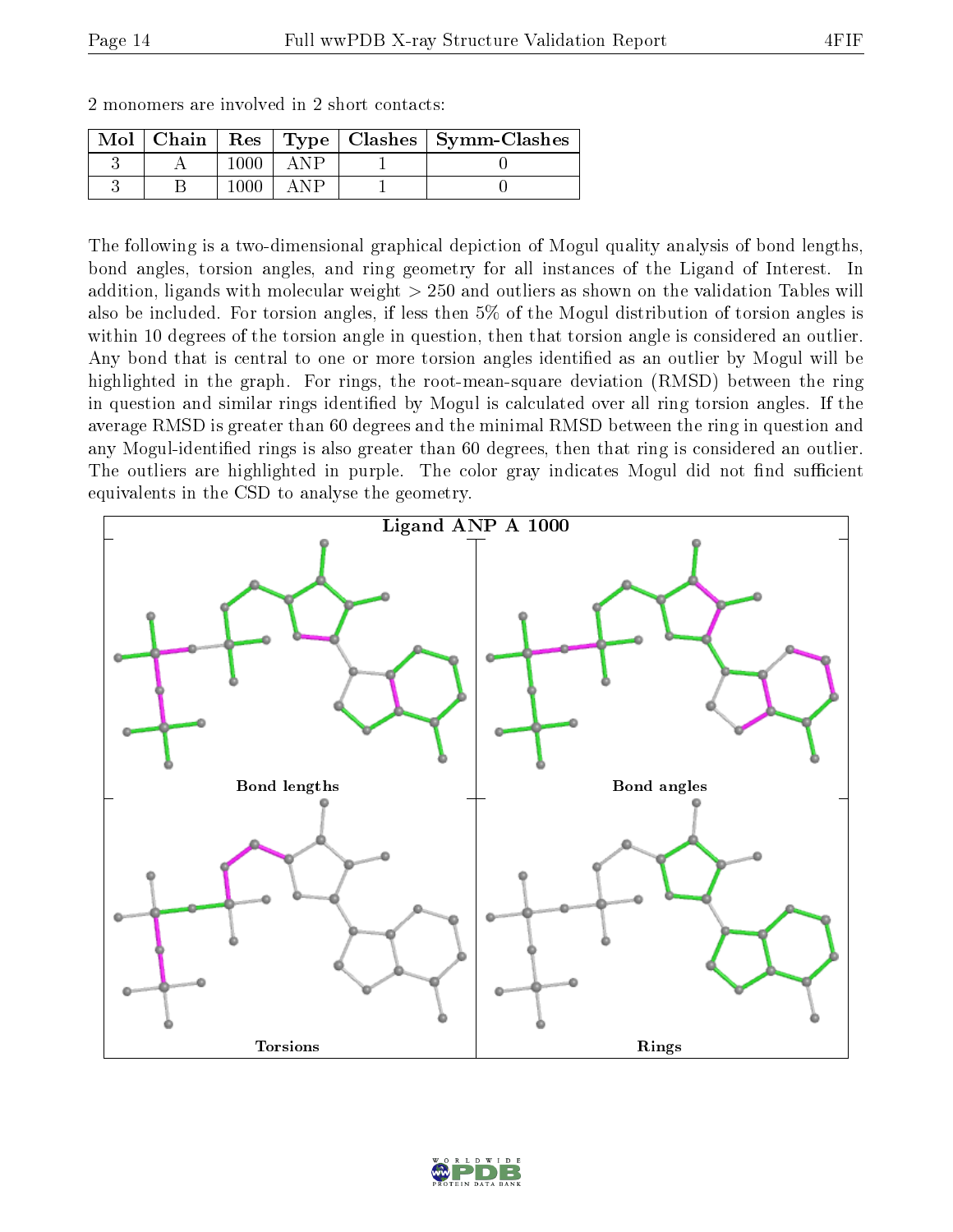



## 5.7 [O](https://www.wwpdb.org/validation/2017/XrayValidationReportHelp#nonstandard_residues_and_ligands)ther polymers (i)

There are no such residues in this entry.

### 5.8 Polymer linkage issues (i)

There are no chain breaks in this entry.

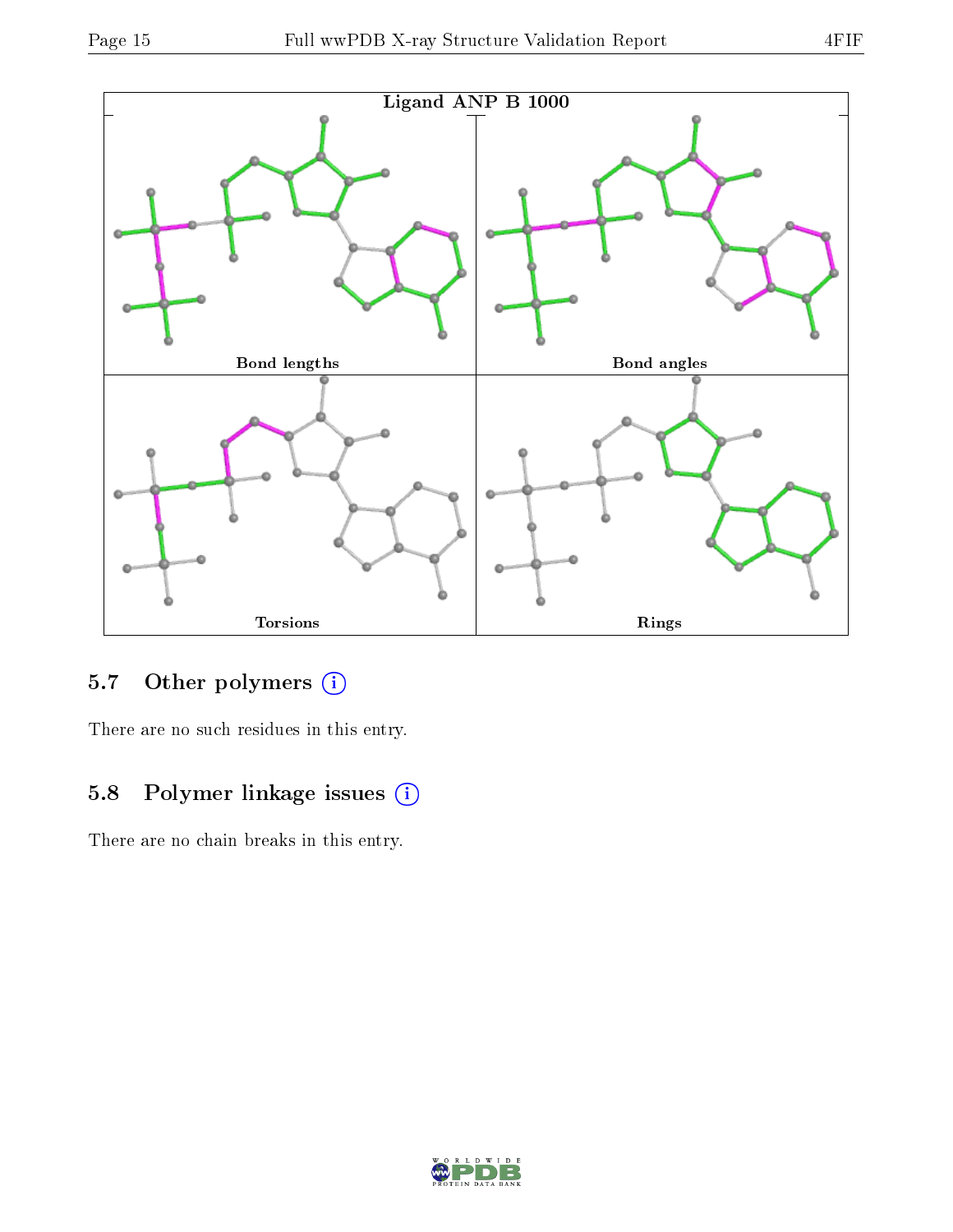## 6 Fit of model and data  $(i)$

### 6.1 Protein, DNA and RNA chains  $(i)$

In the following table, the column labelled  $#RSRZ> 2'$  contains the number (and percentage) of RSRZ outliers, followed by percent RSRZ outliers for the chain as percentile scores relative to all X-ray entries and entries of similar resolution. The OWAB column contains the minimum, median,  $95<sup>th</sup>$  percentile and maximum values of the occupancy-weighted average B-factor per residue. The column labelled ' $Q< 0.9$ ' lists the number of (and percentage) of residues with an average occupancy less than 0.9.

| Mol           | Chain | Analysed        | ${ <\hspace{-1.5pt}{\mathrm{RSRZ}} \hspace{-1.5pt}>}$ | $\#\text{RSRZ}\text{>2}$       | $OWAB(A^2)$      | Q <sub>0.9</sub> |
|---------------|-------|-----------------|-------------------------------------------------------|--------------------------------|------------------|------------------|
|               | А     | $293/346(84\%)$ | 0.57                                                  | 6 $(2\%)$<br>65<br>60          | 45, 66, 101, 132 |                  |
|               |       | $292/346(84\%)$ | 0.57                                                  | $10(3\%)$<br>45<br>38          | 44, 66, 99, 133  |                  |
| 2             | C     | $7/8$ $(87%)$   | 1.13                                                  | $1(14\%)$ 2<br>$\vert 1 \vert$ | 78, 81, 89, 95   |                  |
| $\mathcal{D}$ |       | $7/8$ $(87%)$   | 0.62                                                  | 100<br>$0$   100               | 75, 78, 88, 96   |                  |
| All           | All   | $599/708(84\%)$ | 0.58                                                  | 17 $(2\%)$<br>53<br>46         | 44, 67, 101, 133 |                  |

All (17) RSRZ outliers are listed below:

| Mol            | Chain                   | Res    | Type        | <b>RSRZ</b> |
|----------------|-------------------------|--------|-------------|-------------|
| $\mathbf{1}$   | Β                       | 539[A] | <b>HIS</b>  | 2.9         |
| $\mathbf{1}$   | $\bf{A}$                | 521    | LEU         | 2.6         |
| $\mathbf{1}$   | $\overline{\mathrm{B}}$ | 521    | LEU         | 2.6         |
| $\mathbf{1}$   | $\overline{B}$          | 298    | $\rm{ARG}$  | 2.6         |
| $\overline{2}$ | $\overline{\rm C}$      | 53     | LEU         | 2.5         |
| $\mathbf{1}$   | A                       | 363    | LEU         | $2.5\,$     |
| $\mathbf{1}$   | B                       | 355    | $\rm{ARG}$  | 2.4         |
| $\mathbf{1}$   | А                       | 484    | PRO         | $2.2\,$     |
| $\mathbf{1}$   | $\overline{B}$          | 299    | VAL         | 2.1         |
| $\mathbf{1}$   | $\overline{\mathrm{B}}$ | 297    | GLN         | 2.1         |
| $\mathbf{1}$   | B                       | 581    | ILE         | 2.1         |
| $\mathbf{1}$   | $\overline{\mathrm{B}}$ | 363    | LEU         | 2.1         |
| $\mathbf{1}$   | $\overline{A}$          | 298    | $\rm{ARG}$  | 2.1         |
| $\mathbf{1}$   | B                       | 356    | <b>LYS</b>  | 2.0         |
| $\mathbf{1}$   | $\overline{\rm A}$      | 528    | $\rm{ARG}$  | 2.0         |
| $\mathbf{1}$   | $\mathbf{A}$            | 331    | ${\rm SER}$ | 2.0         |
| $\mathbf{1}$   | Β                       | 386    | LEU         | 2.0         |

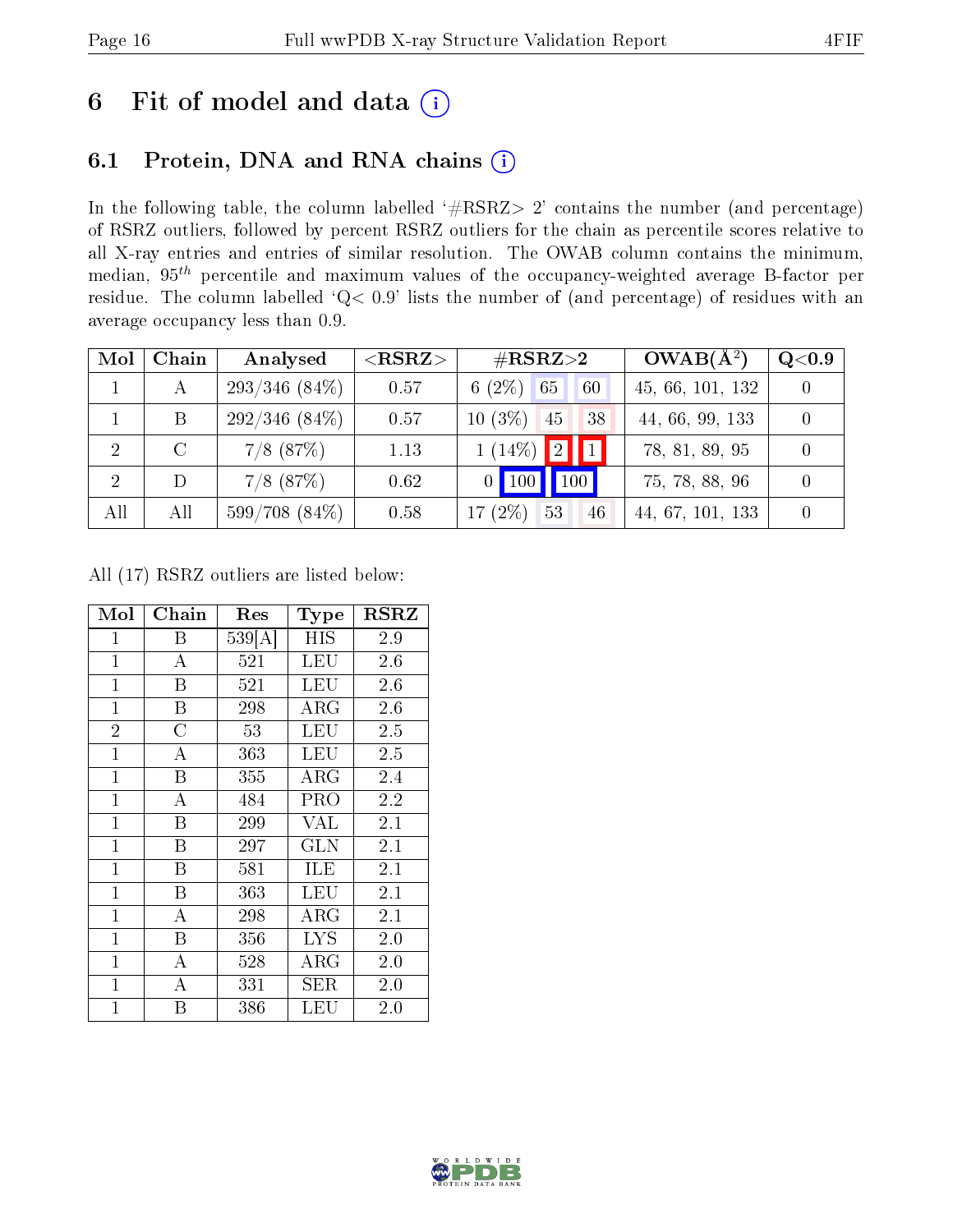#### 6.2 Non-standard residues in protein, DNA, RNA chains  $(i)$

In the following table, the Atoms column lists the number of modelled atoms in the group and the number defined in the chemical component dictionary. The B-factors column lists the minimum, median,  $95<sup>th</sup>$  percentile and maximum values of B factors of atoms in the group. The column labelled  $Q < 0.9$ ' lists the number of atoms with occupancy less than 0.9.

| Mol |                      |     | Type   Chain   Res   Atoms   RSCC |      |      | $\mid$ RSR $\mid$ B-factors( $\AA^2$ ) $\mid$ Q<0.9 |  |
|-----|----------------------|-----|-----------------------------------|------|------|-----------------------------------------------------|--|
|     | $\operatorname{SEP}$ | 474 | 10/11                             | 0.98 | 0.19 | 73, 76, 78, 78                                      |  |
|     | SEP                  |     | $10\,/\!11$                       | 0.99 | 0.17 | 72, 76, 78, 78                                      |  |

#### 6.3 Carbohydrates (i)

There are no monosaccharides in this entry.

#### 6.4 Ligands  $(i)$

In the following table, the Atoms column lists the number of modelled atoms in the group and the number defined in the chemical component dictionary. The B-factors column lists the minimum, median,  $95<sup>th</sup>$  percentile and maximum values of B factors of atoms in the group. The column labelled  $Q< 0.9$  lists the number of atoms with occupancy less than 0.9.

| $\text{Mol}$ |     |        | $\vert$ Type $\vert$ Chain $\vert$ Res $\vert$ Atoms $\vert$ RSCC $\vert$ |      |      | $R\,R + B$ -factors $(A^2)$   Q<0.9 |  |
|--------------|-----|--------|---------------------------------------------------------------------------|------|------|-------------------------------------|--|
|              | ANP | $1000$ | 31/31                                                                     | 0.92 | 0.24 | 57,66,70,72                         |  |
|              | ANP | 1000   | $-31/31$                                                                  | 0.95 | 0.23 | 55,65,71,73                         |  |

The following is a graphical depiction of the model fit to experimental electron density of all instances of the Ligand of Interest. In addition, ligands with molecular weight  $> 250$  and outliers as shown on the geometry validation Tables will also be included. Each fit is shown from different orientation to approximate a three-dimensional view.

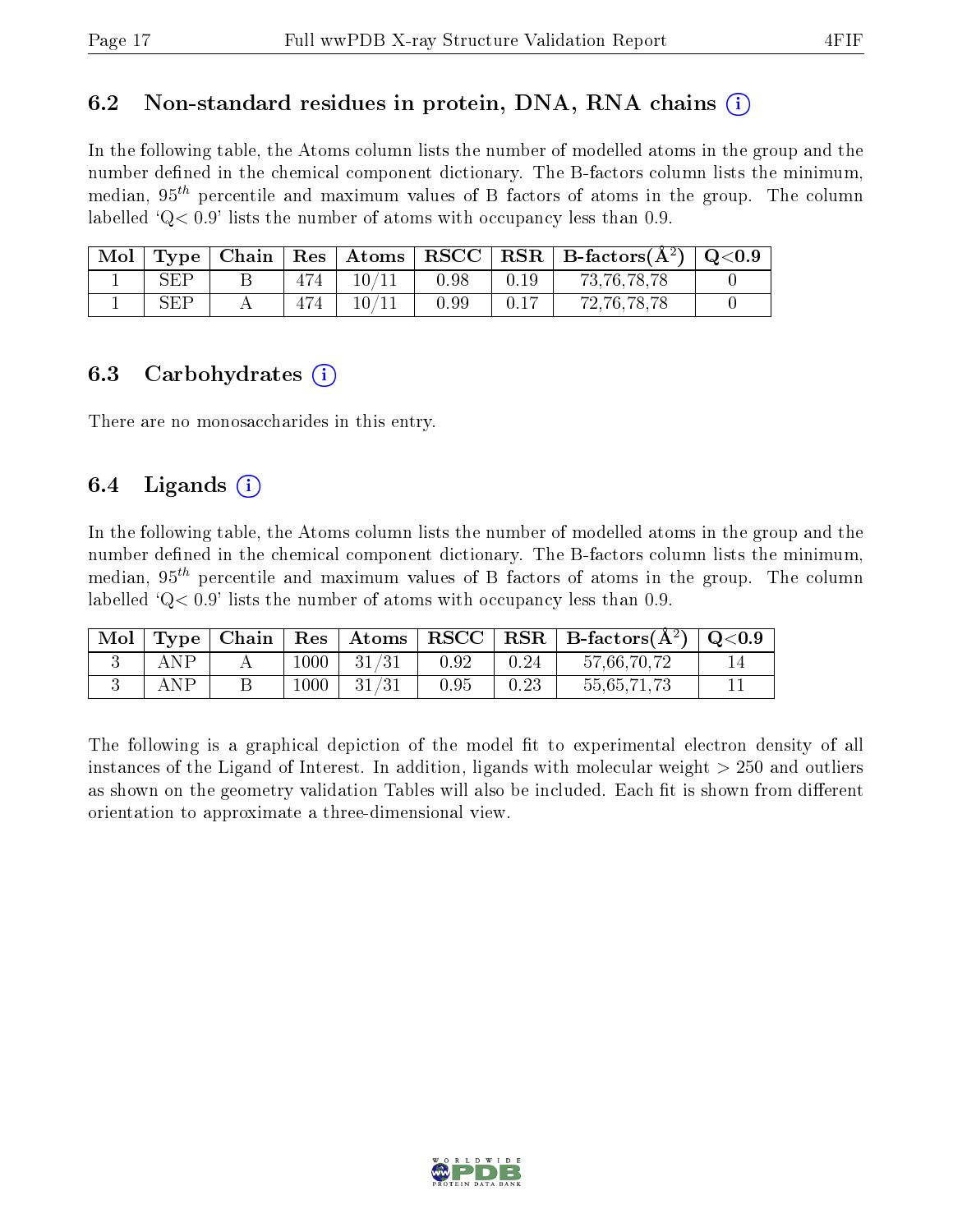